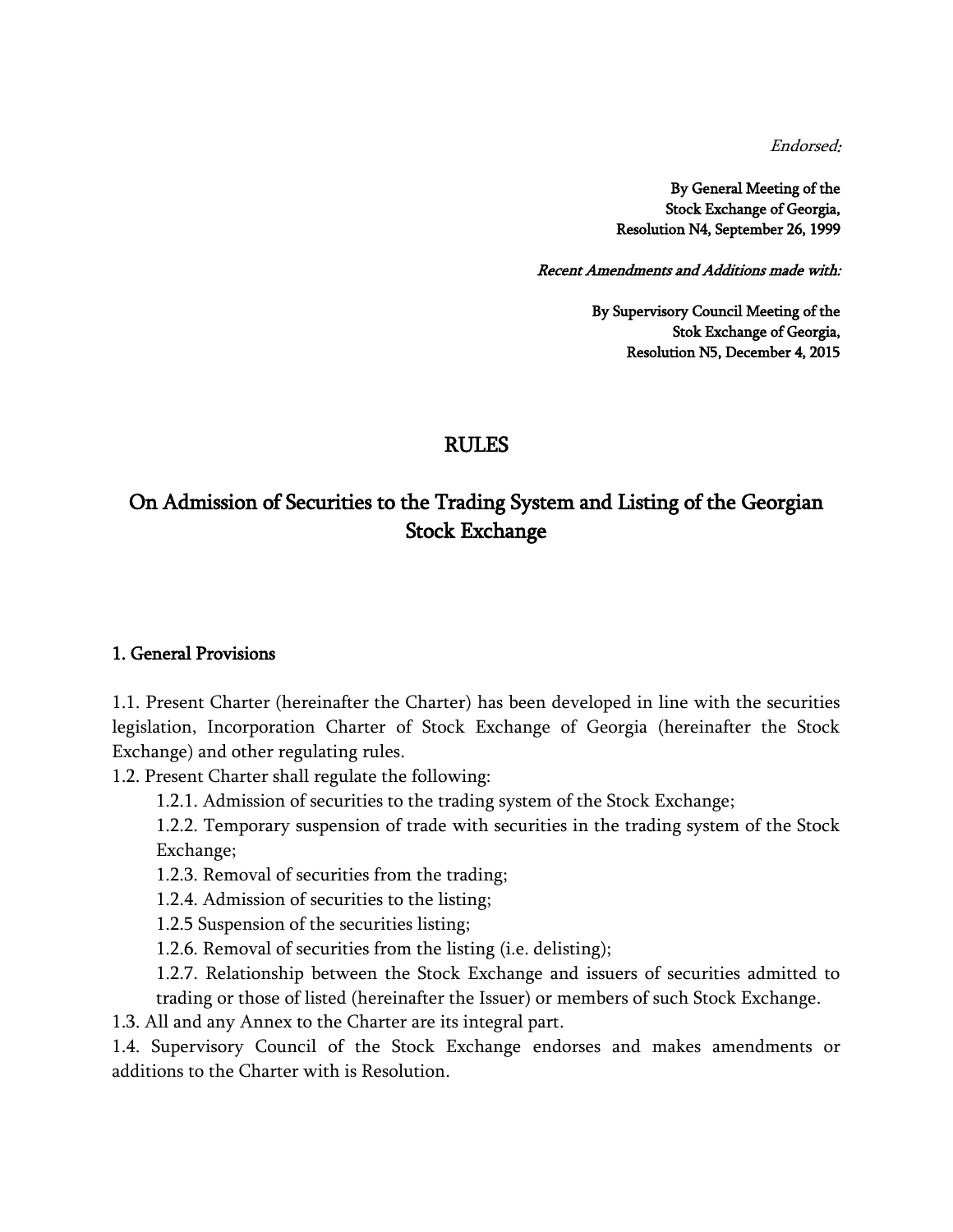## 2. Terms and Conditions for Admission of Securities to the Trading System of the Stock Exchange

2.1. Securities defined in the Law of Georgia on Securities Market, which are kept in the Registry of the entity licensed to operate the Securities Registry (hereinafter the Registrar) or National Bank of Georgia (in the case of Government Securities) that are assigned the securities identification number issued by the State Regulator of Securities Market (hereinafter the Regulator) or National Bank of Georgia (in the case of Government Securities) shall be admitted to the trading at the Stock Exchange;

2.2. Government Securities shall be admitted to the trading system of the Stock Exchange on the grounds of official terms and conditions of their issuance;

2.2<sup>1</sup> Securities issued by Local Authorities and Municipalities (hereinafter the Municipal Securitas) shall be admitted to the trading system of the Stock Exchange with terms and conditions defined in Clause 2.1;

2.3. Issuers of foreign countries, including the securities issued by International Financial Institutions (IFIs) defined by the Government of Georgia (hereinafter the IFIs) shall meet the following additional terms and conditions apart from the requirements of Clause 2.1 to get admitted to the trading system of the Stock Exchange: organization operating the registry of such securities shall have correspondence relationship with the Central Depositary of the securities servicing the Stock Exchange (hereinafter the Central Depositary), except for those cases when such Registry of Securities is operated by the Registrar interacting with Central Depositary on a contractual basis;

2.4. Securities admitted to the trading system of the Stock Exchange shall be divided into those that are destined for listing and those that are listed;

2.5. Listed securities shall be divided in Categories A and B:

2.6. Non-Listed Securities shall be admitted to the trading system of the Stock Exchange with terms and conditions defined in Clauses 2.1-2.3.

## 3. Terms and Conditions for Admitting Securities to Listing

3.1. Securities shall meet terms and conditions elaborated in Annex 1 along with the requirements of Clause 2.1 for admission to listing.

3.2. Securities of issuers of foreign countries, including the IFIs, shall be admitted to the Listing of the Stock Exchange in line with requirements laid out in Clause 2.3.

3.3. Government Securities shall be admitted to the Listing of the Stock Exchange on the grounds of an application filed by an Issuer or Member of the Stock Exchange.

3.4. Terms and conditions of Clause 3 in Annex 1 shall be met in addition to those of Clause 2.1 for inclusion of Municipal Securities in the Listing of the Stock Exchange.

## 4. Rules for Admitting Securities to the Trading System and Listing of the Stock Exchange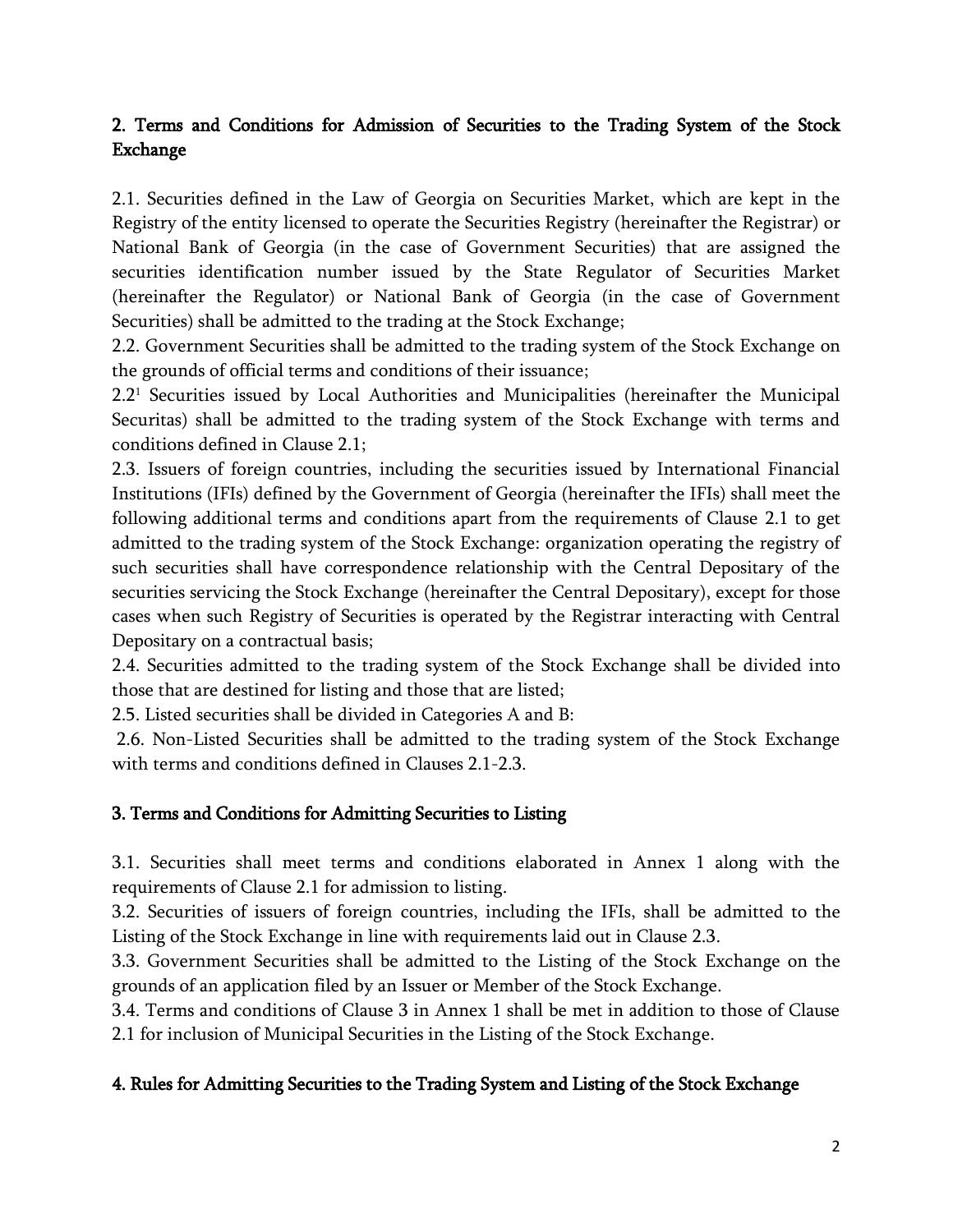4.1. Application addressed to the CEO of the Stock Exchange shall serve as a basis for admitting securities to the trading system of the Stock Exchange (Annex N3A), (except for the Government Securities). Application shall be filed by the issuer or member of the Stock Exchange.

4.2. Application referred in Clause 4.1 shall be enclosed with documents listed in Annex N2A.

4.3. Application addressed to the CEO of the Stock Exchange shall serve as a basis for considering the admission of securities to the listing of the Stock Exchange (Annex N3B). Application shall be filed by the issuer or a member of the Stock Exchange.

4.3<sup>1</sup> . Application addressed to the CEO of the Stock Exchange shall serve as a basis for considering the admission of securities admitted to the renowned Stock Exchange of a foreign country and/or securities of IFIs (Annex N3C). Applications shall be filed by the issuer or a member of the Stock Exchange.

4.3<sup>2</sup> Application filed by an Issuer or Member of the Stock Exchange shall serve as a basis for considering the admission of Government Securities to the Listing of the Stock Exchange. Referred application shall be addressed to the CEO of the Stock Exchange (please see Annex 3D).

4.3<sup>3</sup> Application filed by an Issuer or Member of the Stock Exchange shall serve as a basis for considering the admission of Municipal Securities to the Listing of the Stock Exchange. Referred application shall be addressed to the CEO of the Stock Exchange (please see Annex 3E).

4.4. Application referred in Clause 4.3 shall be enclosed by documents listed in Annex N2B.

4.4<sup>1</sup>. Application referred in Clause 4.3<sup>1</sup> shall be enclosed with documents listed in Annex N2C. Documents may be submitted in Georgian or English language.

4.5. Listing Service of the Stock Exchange shall not be kept responsible for the accuracy of information contained in the documents submitted for the admission of securities to the trading system and listing of the Stock Exchange.

4.6. Issuer/Member of the Stock Exchange shall be kept responsible for the accuracy of information contained in the submitted documents.

4.7. Application an enclosed documents shall be communicated to the Director Responsible for Admission to Trading no later than within 1 business day from their submission, who shall communicate the documents for consideration to the Listing Service no later than within 1 business day from their reception.

4.8. Listing Service shall consider the submitted documents within 5 business days from the date of their reception.

4.9. If required, Listing Service shall be entitled to request additional information from the applicant to verify the issues related with the submitted documents.

4.10. Deadline indicated in Clause 4.8 shall be counted anew from the moment when additional information is submitted by the applicant to verify the issues related with the originally submitted document.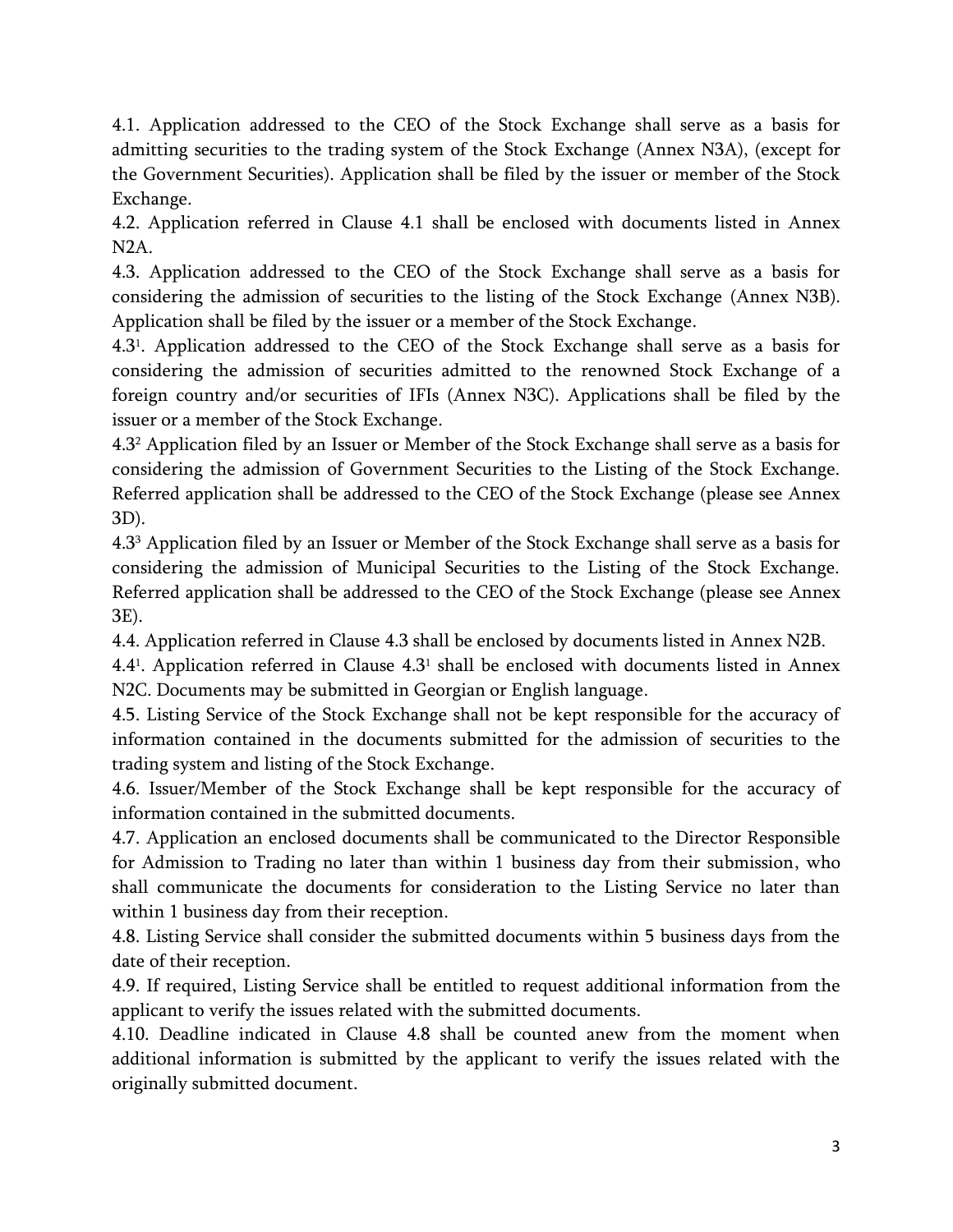4.11. Director of the Listing Service shall make a conclusion on the admission to the trading after the review of the documents submitted to the Listing Service and will present his/her conclusion to the CEO of the Stock Exchange.

4.12. If the applicant does not agree with the follow-up action pursued by the Listing Service, s/he shall be entitled to approach the Supervisory Council.

4.13. CEO of the Stock Exchange shall make an ultimate decision on the admission to the trading system of the Stock Exchange.

4.14. Government securities shall be admitted to the trading system of the Stock Exchange on the grounds of a decision made by the Director of the Listing Service based on the Expertise Opinion of such Listing Service in line with Clause 2.2 after their placement at the Auction of the National Bank of Georgia (NBG).

4.15. CEO of the Stock Exchange shall present his/her conclusion on the admission of the securities to the listing to the Supervisory Council Meeting of the Stock Exchange at the immediately following meeting for its endorsement.

4.16. Ultimate decision on the admission of securities to a listing is made by the Supervisory Council of the Stock Exchange.

4.16<sup>1</sup> . Securities of the issuer, previously not admitted to trading prior to their admission to the listing, shall be automatically admitted to the trading system of the Stock Exchange upon a positive decision made on their admission to the listing.

4.17. Applicant shall be officially notified on a positive or negative decision of the CEO or Supervisory Council of the Stock Exchange within 1 business day from the moment of such decision.

4.18. After the acknowledgement of a positive decision made by the CEO of the Stock Exchange on the admission of securities to the trading system the following shall apply:

4.18.1. Stock Exchange shall immediately notify it to its members and send notification to the Regulator, Central Depositary and Registrar servicing the Issuer within 1 business day from the acknowledgement of such decision;

4.18.2. Stock Exchange shall officially publish the information on the admission of securities to the trading system within 1 business day from the moment of the decision; 4.18.3. Code shall be assigned to securities.

4.19. If and when an application for admission of securities of an issuer to the listing is rejected for the failure of meeting the pre-defined requirements on the grounds of a decision made by the Supervisory Council, Stock Exchange shall officially publish information on it within 1 business day from the moment of such decision.

4.20. Respective agreement shall be concluded by and between the Issuer/Member and Stock Exchange upon a positive decision of the Supervisory Council on the admission of securities to the listing. (This requirement is not mandatory for Government, Municipal and IFI Securities.)

4.21. Official information shall be published by the Stock Exchange within 1 business day from the date of the Agreement concluded with the Issuer/Member on the inclusion of the securities to the listing.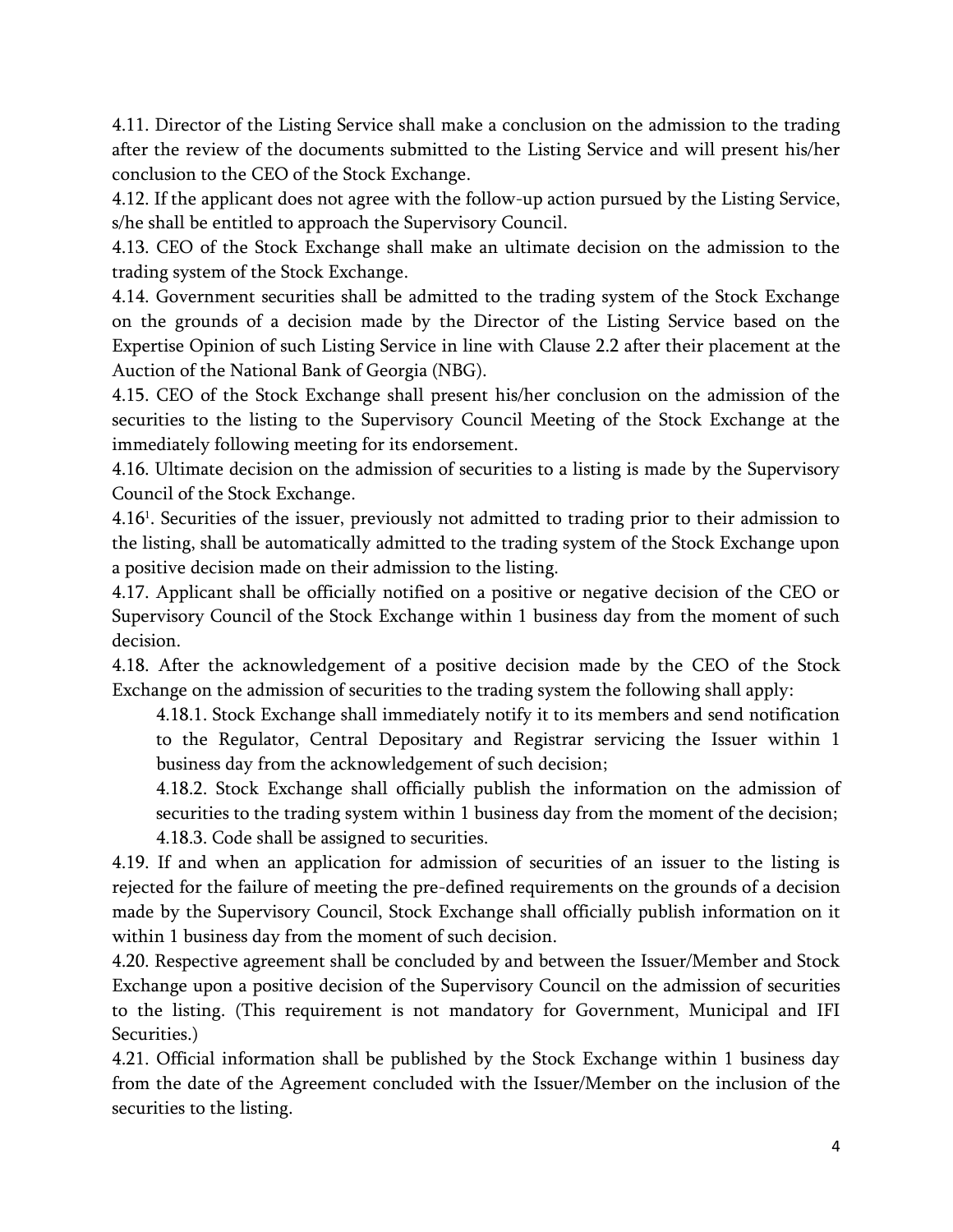## 5. Procedures for Temporary Suspension of Securities from the Trading System of the Stock Exchange or Removal from Trading

5.1. Decision on the temporary suspension of securities from the trading system of the Stock Exchange shall be made by the CEO of the Stock Exchange on the grounds of the applicable conclusion of the Director responsible for the area concerned in line with the established rules.

5.2. CEO shall immediately notify the Chairman or Deputy Chairman of the Supervisory Council on such decision.

5.3. If and when the Issuer/Member does not agree with the decision mentioned in Clause 5.1, s/he shall be entitled to approach the Supervisory Council to revisit such decision. Issuer/Member may appeal the decision made by the Supervisory Council in line with the legislation of Georgia.

5.4. Following may serve as a basis for a timely suspension of securities from the trading at the Stock Exchange:

5.4.1. Violation of legislation by the issuer of the securities;

5.4.2. Violations in the records-keeping made by the Registrar servicing the Issuer of the securities;

5.4.3. Such developments at the market that require suspension of the trading for the protection of investors' interests;

5.4.4. Suspension of a sale or a deal with securities by the Regulator;

5.4.5. Temporary suspension of services to the Issuer by the servicing Registrar;

5.4.6. Adjustments made by the Registrar in every single class of securities of the Issuer and also quantity of securities envisaged in each class;

5.4.7. Suspension of transactions with securities of the Issuer by the Central Depositary. 5.5. Stock Exchange shall be entitled to notify the Issuer in writing on the faults referred in Clause 5.4.1 identified in the operation of the Issuer, by taking into consideration the genuine condition of the Issuer. It shall allow for a reasonable timeframe to address such faults. If the Issuer fails to correct the faults in the indicated period of time, Stock Exchange may suspend the trading with such securities.

5.6. If and when trading with such securities gets suspended, Stock Exchange shall notify its members on the same day and communicate a notice in writing to the Regulator, Central Depositary, Issuer and its servicing Registrar.

5.7. Stock Exchange shall publish official information on the suspension of trading with such securities within 1 business day from the moment of such decision.

5.8. Trading with securities shall be resumed:

5.8.1. In cases defined in Clause 5.4.1 – upon submission of an evidence by the Issuer on the correction of reasons serving as a reason for the suspension of trading with such securities or public announcement of such breach to the CEO of the Stock Exchange;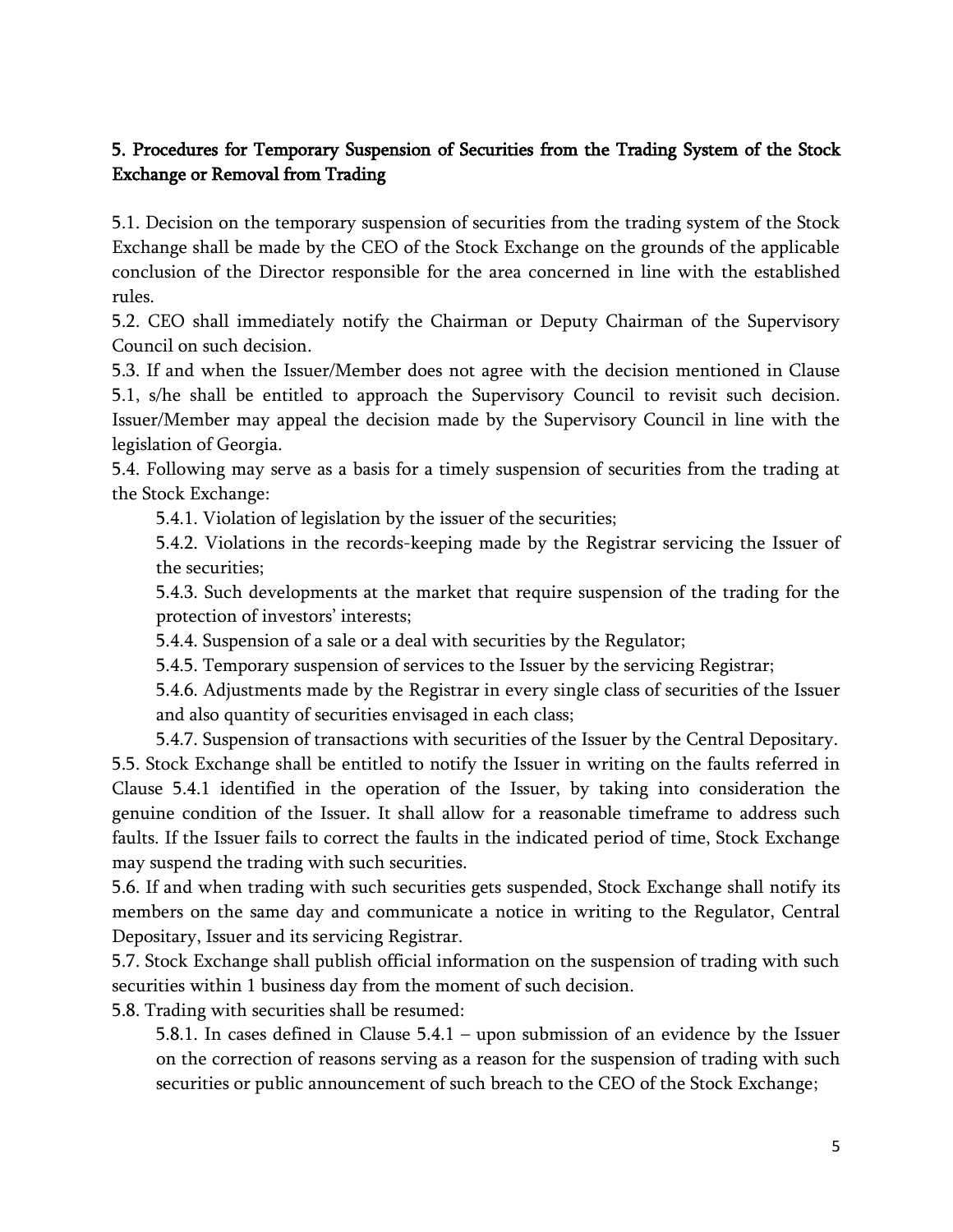5.8.2. In all other cases – if reasons jeopardizing the investors' interests have been corrected.

5.9. On the same day when trading with securities gets resumed, Stock Exchange shall notify its members about it on the same day and communicate a notification in writing to the Regulator, Central Depositary, Issuer and its servicing Registrar.

5.10. When the trading with securities gets resumed, Stock Exchange shall publish the official information within 1 business day from the moment of such decision.

5.11. Supervisory Council of the Stock Exchange shall take decisions on the removal of securities from the trading on the grounds of a respective conclusion submitted by the CEO of the Stock Exchange. If and when such securities bear a timeframe of redemption, their removal from the trading system is performed automatically (without a special decision), 2 business days prior to such deadline of redemption, upon the closure of the trading session.

5.12. Following may serve as a basis of removal of securities from the trading:

5.12.1. Reorganization, insolvency or liquidation of the Issuer;

5.12.2. Failure to address the reasons of suspension of trading with securities in a reasonable timeframe indicated in the notification made in writing by the Stock Exchange;

5.12.3. Deception of general public or companies by the Issuer by disclosing a false information;

5.12.4. End of the circulation timeframe of such securities;

5.12.5. Failure of the Issuer to conclude an agreement with the Registrar in a reasonable timeframe indicated in the notification made in writing by the Stock Exchange;

5.12.6. If and when no deal has been concluded or entered within the past 6 months in the trading system of the Stock Exchange;

5.12.7. Removal of the securities of the Issuer from the list of admitted securities by the Central Depositary.

5.13. If and when the securities are removed from trading, Stock Exchange shall notify its members on the same day and communicate a notification in writing to the Regulator, Central Depositary, Issuer and its servicing Registrar.

5.14. Stock Exchange shall publish official information within 1 business day from the moment of a decision made on the removal of such securities from the trading.

### 6. Suspension of Securities Listing and Delisting

6.1. Decision on a temporary suspension of securities listing shall be made by the CEO of the Stock Exchange on the grounds of a respective conclusion submitted by the Director responsible for the admission to trading under the established rules.

6.2. CEO shall immediately notify on the taken decision to the Chairman and Deputy Chairman of the Stock Exchange.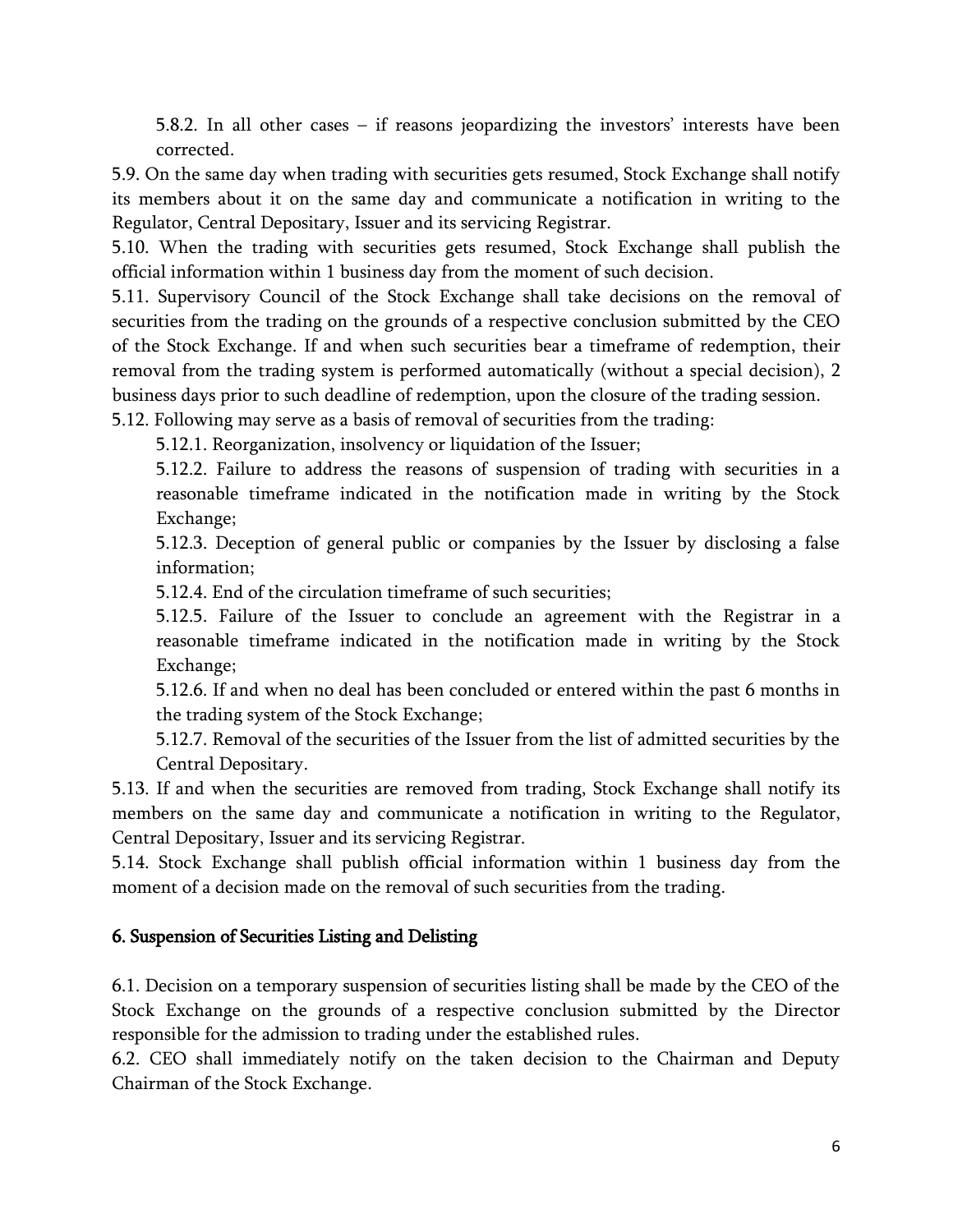6.3. Failure to comply with any term and condition indicated in Article 3 may serve as a basis for a temporary suspension of a securities listing.

6.4. If and when a securities listing is temporarily suspended, Stock Exchange shall notify its members on it on the same day and communicate a notification in writing to the Issuer.

6.5. Stock Exchange shall public the official information on the temporary suspension of a securities listing within 1 business day.

6.6. Securities listing shall get resumed if and when the Issuer addresses the reasons indicated in the notice communicated to it in writing by the Stock Exchange in a reasonable period of time.

6.7. If and when a securities listing gets resumed, Stock Exchange shall notify its members on the same day and communicate a notification in writing to the Issuer.

6.8. If and when a securities listing gets resumed, Stock Exchange shall publish the official information within 1 business day.

6.9. Decisions on delisting of securities shall be made by the Supervisory Council of the Stock Exchange on the grounds of a respective conclusion made by the CEO. If and when securities bear a redemption timeframe, they get delisted automatically (without any specific resolution), 2 business days prior to such redemption, upon the conclusion of the trading;

6.10. Following may serve as a reason for securities delisting:

6.10.1. Violation of a commitment assumed by the Issuer/Member in an agreement concluded with the Stock Exchange;

6.10.2. Expiration of the agreement concluded by the Issuer/Member with the Stock Exchange or termination of such agreement on the grounds of the Issuer's/Member's application;

6.10.3. Failure to address the reasons of suspension of securities listing indicated in the notification communicated in writing by the Stock Exchange to the Issuer.

6.10.4. Removal of the Issuer's Securities by the Central Depositary from the list of admitted securities;

6.10.5. Expiration of the circulation timeframe of securities.

6.11. Stock Exchange shall notify its members on the delisting of securities on the same day and communicate a notice to the Issuer about it.

6.12. Stock Exchange shall publish the official information on the delisting of securities within 1 business day from the moment of such decision.

## 7. Payment for the Admission of Securities to Listing

7.1. Issuer/Member shall pay a fee to the Stock Exchange for admission of its securities to listing. Amount and frequency of such payments shall be defined by the Supervisory Council under the established rules (Annex N4). This requirement shall not apply to the Issuer of Government Securities.

7.2. Amount and frequency of the service fee payments referred in Clause 7.1 may be adjusted by the Supervisory Council of the Stock Exchange, however no more than once in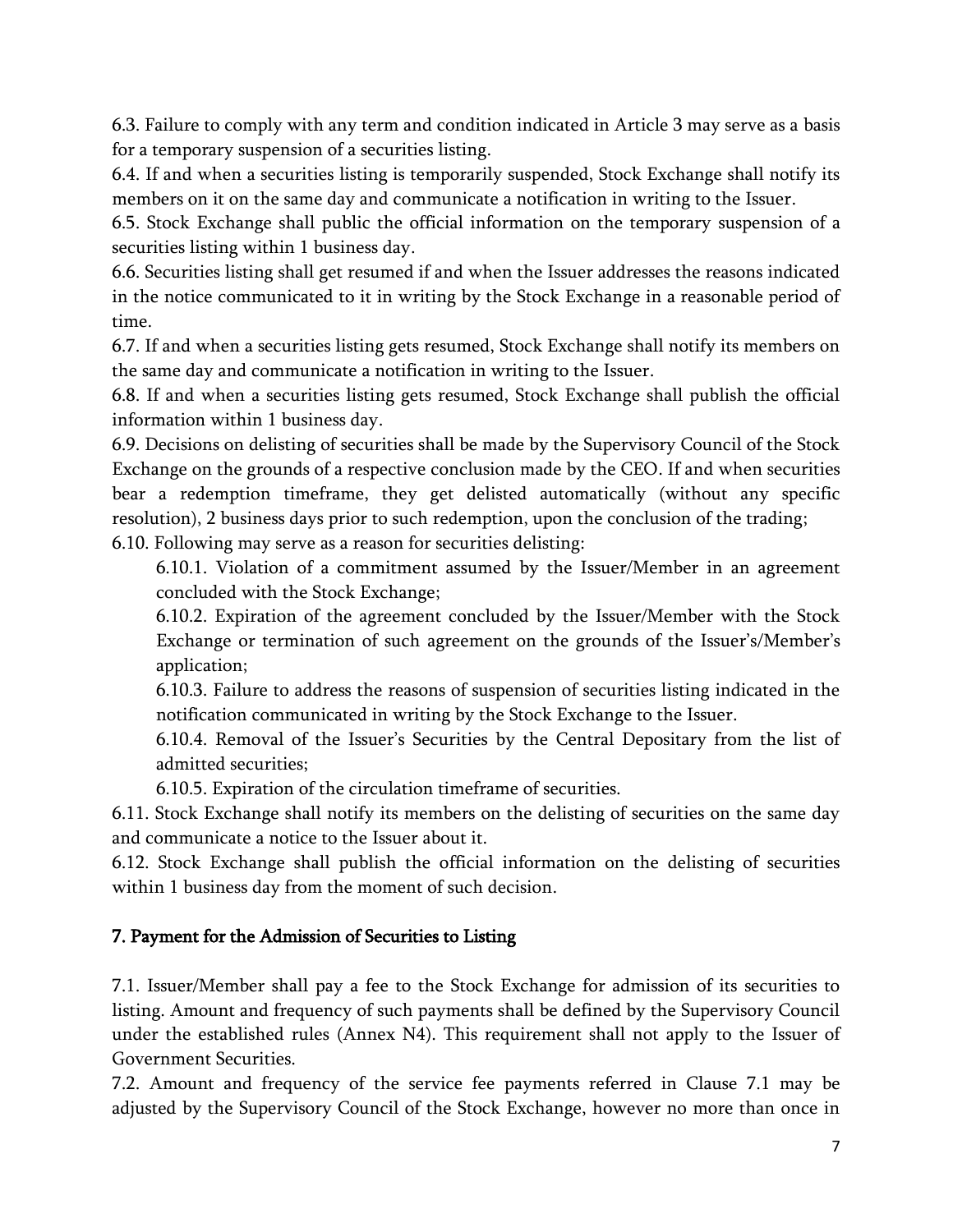every 6 months. Issuer or the listed securities/Member of the Stock Exchange shall be notified about it at least 6 months prior to the enforcement of such adjustment. In addition, such adjustment may be enforced on the grounds of a later notice with a consent of the Issuer made in writing.

7.3. Agreements concluded with Issuers of securities that are temporarily suspended from trading shall not be terminated and thus such securities shall remain admitted to listing. Respectively, Issuers shall not be waived from the liability of established and service fee payments set for the securities listing at the Stock Exchange of Georgia within the period of suspended listing.

### Annex N1

|                |                                                                                                                                                                                                           |                | <b>Category of Listing</b> |                   |
|----------------|-----------------------------------------------------------------------------------------------------------------------------------------------------------------------------------------------------------|----------------|----------------------------|-------------------|
|                | Terms and Conditions of Securities Listing                                                                                                                                                                |                | A                          | B                 |
| $\mathbf{1}$   | Equity Size (Enterprises of the Issuer) – at least $X_1$ thousand GEL                                                                                                                                     | $X_1$          | 1000                       | 500               |
| $\overline{2}$ | Loss-Free Operation for at least 1 Year - Since $X_2$ *                                                                                                                                                   | $X_2$          | $\overline{2}$             | 3                 |
| 3              | Quantity of Issued Securities - at least X <sub>3</sub> thousand :<br>For Shares<br>For Debt Securities                                                                                                   | $X_3$<br>$X_3$ | 10<br>$\overline{2}$       | 5<br>$\mathbf{1}$ |
| $\overline{4}$ | Accounting and Bookkeeping of Issuer's Enterprises in line with International<br>Accounting Standards (IAS)                                                                                               |                | $+$                        | $^{+}$            |
| 5              | Submitted Reports (Annual - Audited, Semi-Annual and Current - Unaudited)                                                                                                                                 |                | $\ddot{}$                  | $^{+}$            |
| 6              | Market Capitalization of Shares within the Referred Class ** at least X4 thousand<br><b>GEL</b><br>Total Market Value – for Debt Securities within the Referred Class $**$ at least $X_4$<br>thousand GEL | $X_4$<br>$X_4$ | 1000<br>2000               | 500<br>1000       |
|                | Annual Turnover at the Stock Exchange ***                                                                                                                                                                 |                |                            |                   |
| 7              | - at least X <sub>5</sub> thousand GEL or                                                                                                                                                                 | X <sub>5</sub> | 1000                       | 100               |
|                | - at least $Y_1$ % of the Issued Securities                                                                                                                                                               | $Y_1$          | 5%                         | 5%                |
| 8              | Monthly Turnover of Deals Concluded at the Stock Exchange, Calculated as<br>Monthly Average Indicator of Past 6 Months ****                                                                               |                |                            |                   |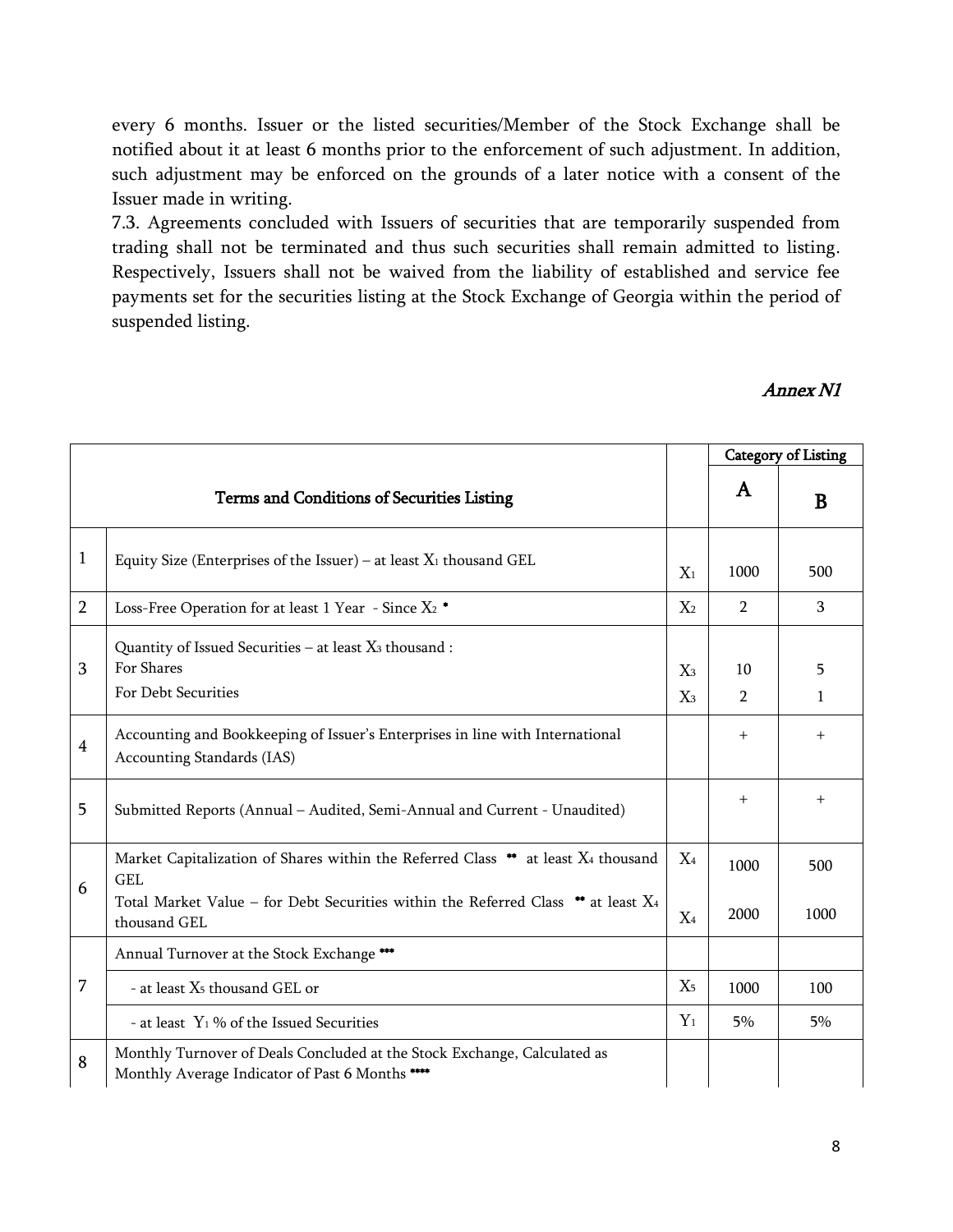|   | - at least $X_6$ thousand GEL or                                                 | $X_6$       | 50    |          |
|---|----------------------------------------------------------------------------------|-------------|-------|----------|
|   | - at least Y <sub>2</sub> % of Issued Securities                                 | ${\rm Y_2}$ | 0.25% | $0.25\%$ |
|   | Ratio of Securities in Free Float *****                                          |             |       |          |
| 9 | - at least $Y_3$ % of Issued Securities or                                       | $Y_3$       | 25%   | 10%      |
|   | - Market Capitalization of Securities Destined for Free Float – at least $(X_7)$ |             |       |          |
|   | thousand GEL                                                                     | $X_7$       | 250   | 50       |

\* Not required from non-entrepreneurial legal entities and companies that are incorporated in the year of application for admission to listing;

\*\* Market Capitalization of Shares – quantity of placed shares multiplied by their market value. Capitalization within 3 months from the admission may be calculated by the price of placement. Market price for Debt Securities may be calculated within 3 months from the admission by the price of placement.

\*\*\*\*\*\* Compliance with the requirement is calculated by the results of every calendar year from the moment of the deal concluded at the trading session. For newly incorporated companies and those whose securities were not admitted to the trading at the Stock Exchange prior to their admission to listing – by the results of the following calendar year (requirement for the compliance with annual turnover at the Stock Exchange has been temporarily deferred for companies from November 1, 2014 until the next resolution of the authorized entity).

\*\*\*\* Execution of the requirement is calculated from the deals concluded at the trading session. For companies, whose securities were not admitted to trading at the Stock Exchange prior to their admission to listing – compliance with the requirement is calculated by the results of the 6 months from the moment of admission (requirement for the compliance with monthly turnover indicator has been temporarily deferred for companies from November 1, 2014 until the next resolution of the authorized entity).

\*\*\*\*\*\* Ratio of Securities in Free Float – share of securities of any class issued and placed by the Issuer, which does not fall under any of the below-indicated category:

a) Set of securities of an entity (including the Issuer) in the volume of 5% or larger in its registered ownership within this class, except for the set of securities that are kept by an international depositary in its registered ownership for the issuance of depositary receipts;

b) Securities kept in the registered ownership of the national or local authorities and legal entities of public law;

c) Securities kept in the registered ownership of members and staff within the management body of the Issuer.

Condition set for the ratio of free float of securities does not apply to the bonds issued by the Issuer.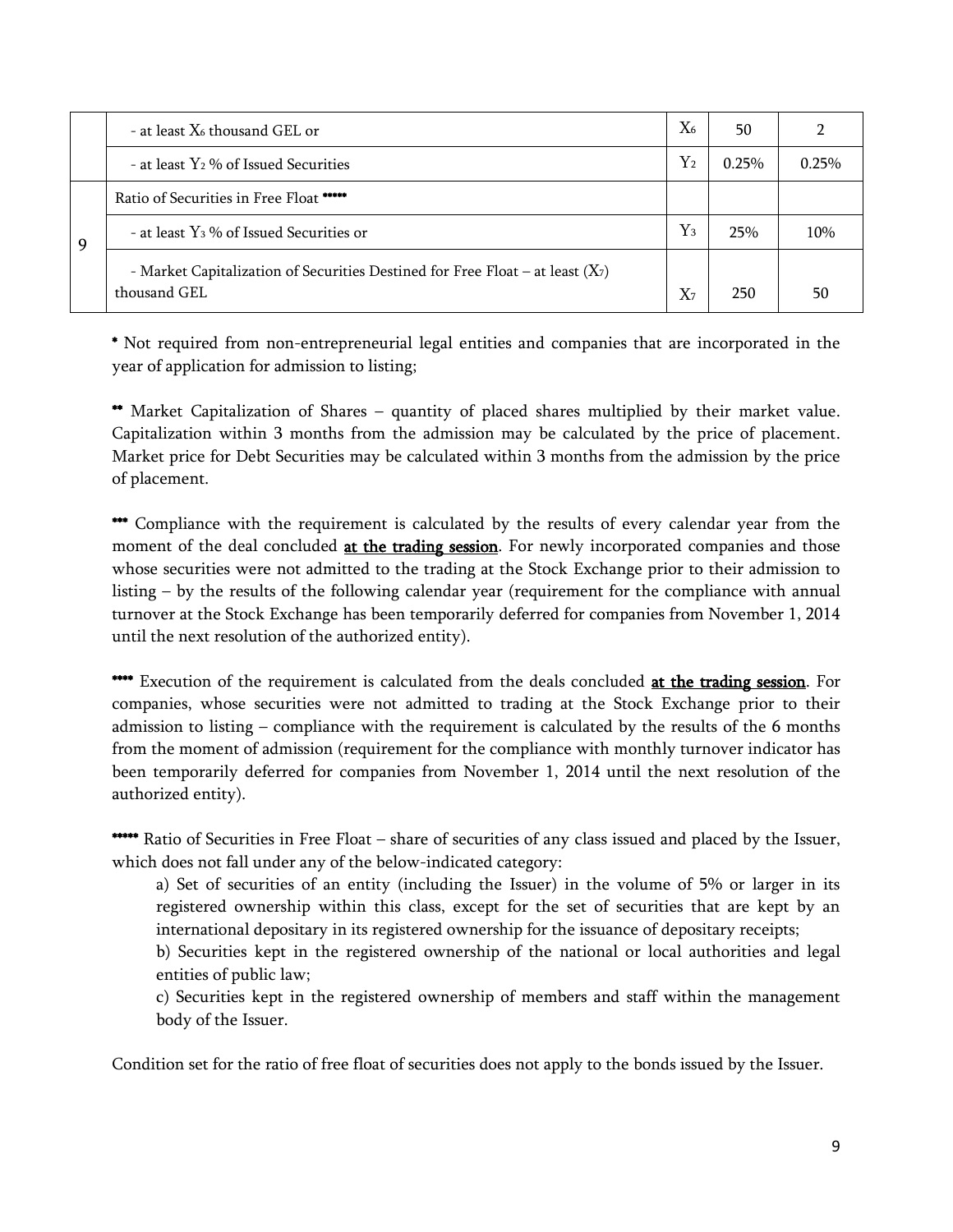Ratio of the free float of securities should be calculated as of December 31 of the year immediately preceding the year when application is submitted, while for the securities newly-admitted to listing – as of the date of admission to listing.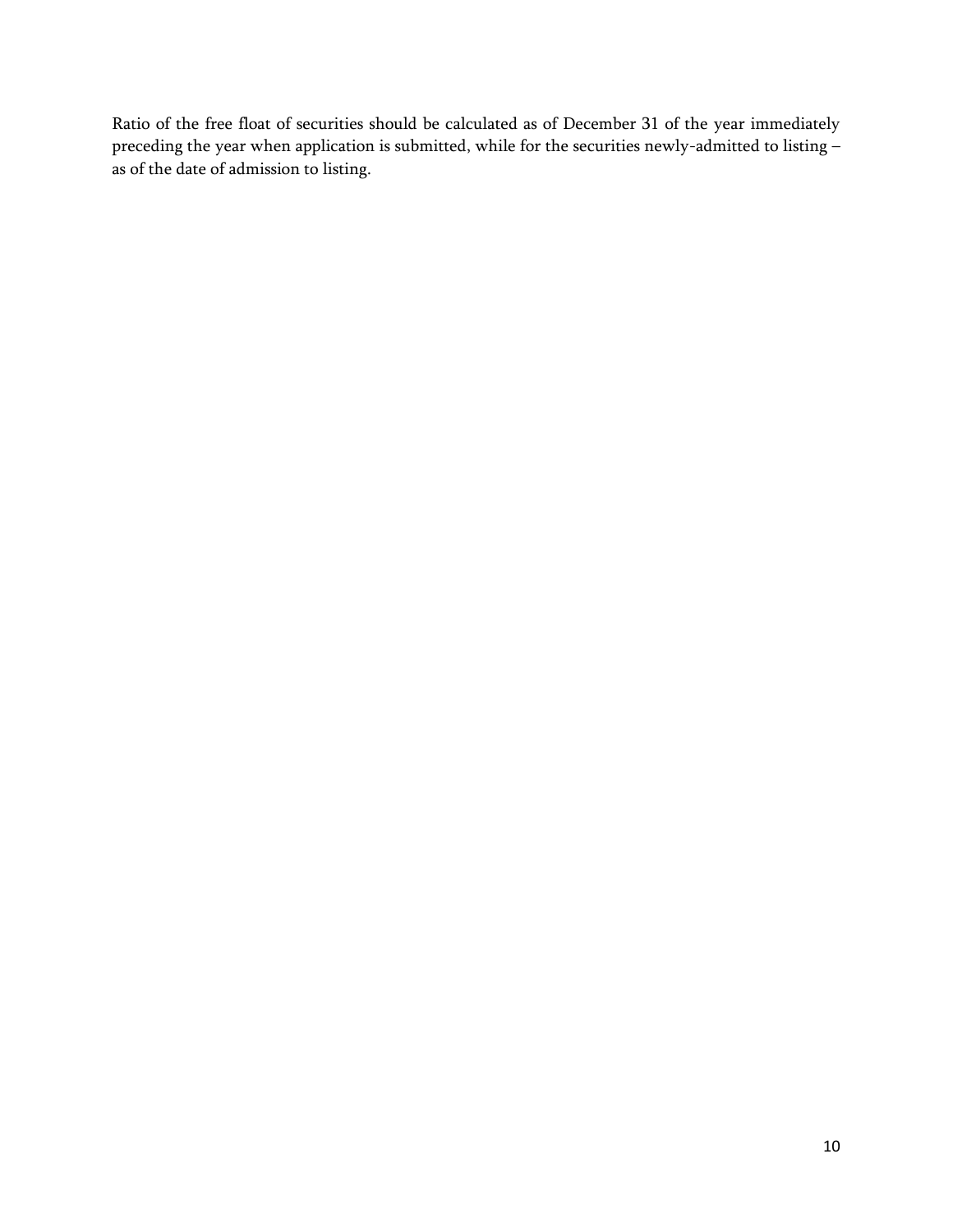#### Annex N2A

## List of Essential Documents for Admission of Securities to the Trading System of the Stock Exchange

1. Copy of the Charter of the Issuer certified by a Public Notary or Regulator by incorporating all the amendments made by the date of submission;

2. Extract from the Enterprise Registry by the date of submission by incorporating all the amendments;

3. Prospect of the final issuance of the given issue of securities, which should be presented in the form of a hard-copy document (copy certified by a Public Notary or Regulator), as well as in PDF form as an electronic document; for enterprises intended for privatization or already privatized ones – copy of the privatization plan (if applicable) released by a body (institution) authorized to manage the state-owned securities;

4. Data on the servicing Registrar of the Issuer (full name, legal status and domicile);

5. Information on the servicing auditor (full name, legal status and domicile);

6. Document regulating the issuance, circulation and redemption of securities issued by local authorities or self-governing bodies;

7. Copy of the document evidencing the assignation of an identification number of securities by the Regulator for the given issue of the securities;

8. Notarized copy of the document evidencing the decision made by the Supervisory Council, Partners Meeting or other authorized body of the Issuer on the admission of securities to the trading at the Stock Exchange;

9. Copy of the application for admission to the accounting system of securities of the Issuer at the Central Depositary. Transactions in the trading system will be carried out with securities of the Issuer only after they get admitted to the accounting system of the Central Depositary.

10. If and when the securities get admitted to the listing by the initiative of a member of the Stock Exchange of Georgia acting on the grounds of an agreement concluded in writing with the Issuer, document evidencing such agreement ultimately certified by the entity authorized by the Issuer.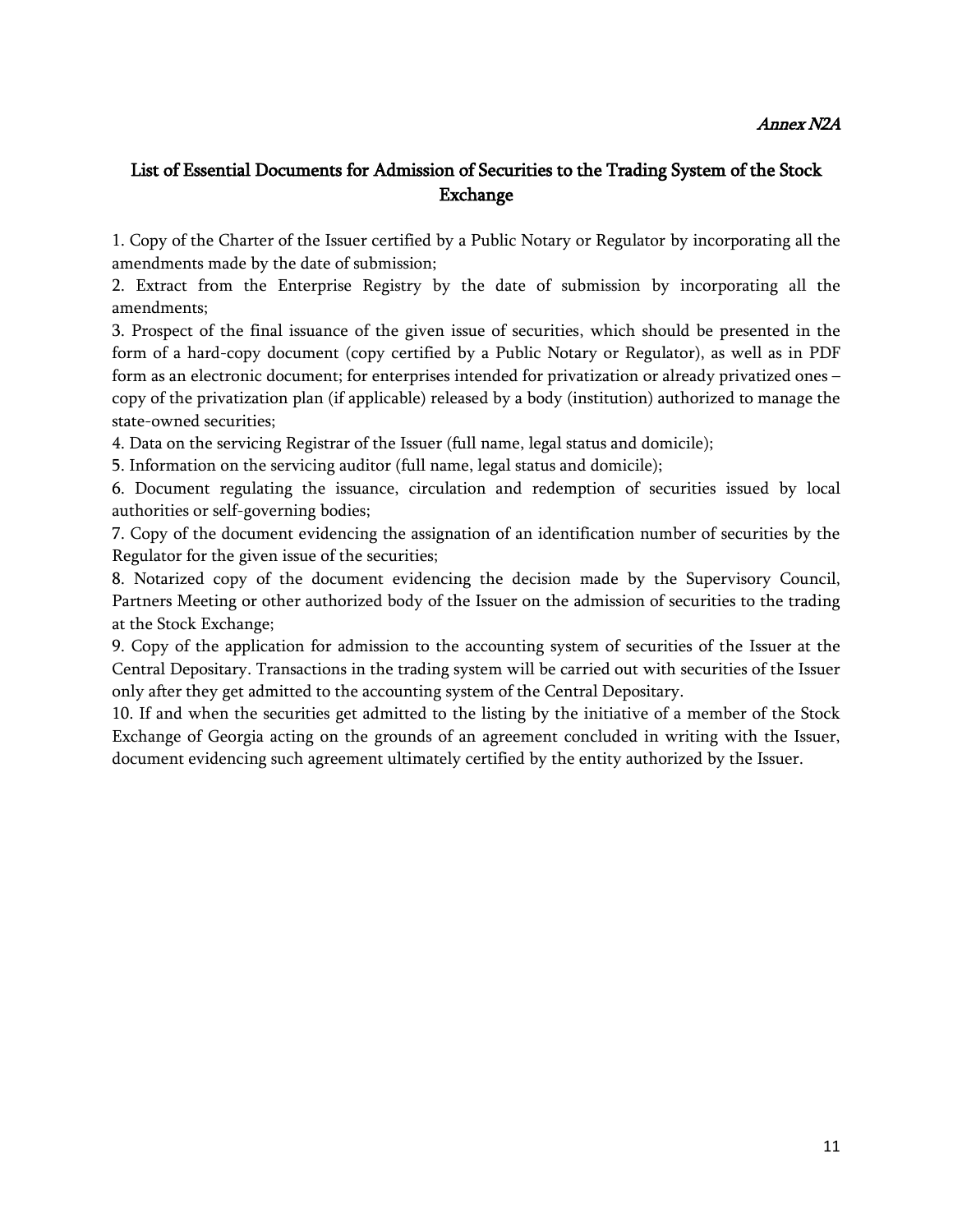#### Annex N2B

## List of Essential Documents for Admission of Securities to Category A/B Listing of the Stock Exchange

1. Notarized copy of the Issuer's Charter (or certified by the Regulator) by incorporating all the amendments made by the data of submission;

2. Extract from the Enterprise Registry by incorporating all the amendments made by the date of submission;

3. Prospect of the final issuance of securities of the given issue, which should be presented in the form of a hard-copy document (copy certified by a Public Notary or Regulator), as well as in PDF form as an electronic document; for enterprises intended for privatization or already privatized ones – copy of the privatization plan (if applicable) released by a body (institution) authorized to manage the state-owned securities;

4. For Reporting Enterprises:

4.1. Annual Report in the form defined by the Regulator for the past 3 years. If and when the company has been operating for less than 3 years, requirement applies to the Annual Reports of the respective years of operation;

4.2. Other periodic reporting documents, which should be presented to the Regulator in line with the legislation of Georgia on securities;

5. For enterprises, which were not required to submit their periodic reports to the Regulator under the law prior to their application for listing at the Stock Exchange – Financial Report submitted to the Regulator for the endorsement of the prospect of issuance. If a company has been operating for less than 2 years, requirement should apply to the Annual Reports of the respective years of operation;

6. Data on the Registrar servicing the Issuer (full name, legal address and domicile);

7. Documented evidence on the ratio of free float of securities of the Issuer and on its respective market capitalization;

8. List of all the enterprises, where the Issuer owns over 10% of charter capital;

9. Copy of the Payment Order evidencing the settlement of the initial listing fee;

10. Volume of the Issuer's equity certified by an independent auditor (for enterprises of the Issuer);

11. Information on the servicing auditor (full name, legal status and domicile);

12. Copy of the document on assignation of an identification number to the securities of the given issue of securities by the Regulator;

13. Copy of the notarized document evidencing the decision of a Supervisory Council, Partners Meeting or authorized body on the admission of the issuer's securities to the listing at the Stock Exchange for trading.

14. List of members in the management body of the Issuer;

15. Copy of the application for admission of the Issuer's securities to the accounting system of the Central Depositary. Transactions with securities of the Issuer will be performed in the trading system of the Stock Exchange only after getting these securities to the accounting system of the Central Depositary.

16. If the admission to the listing of securities has been initiated by a member of the Stock Exchange of Georgia acting on the grounds of an agreement concluded in writing with the Issuer, document evidencing such agreement certified by an entity authorized by the Issuer.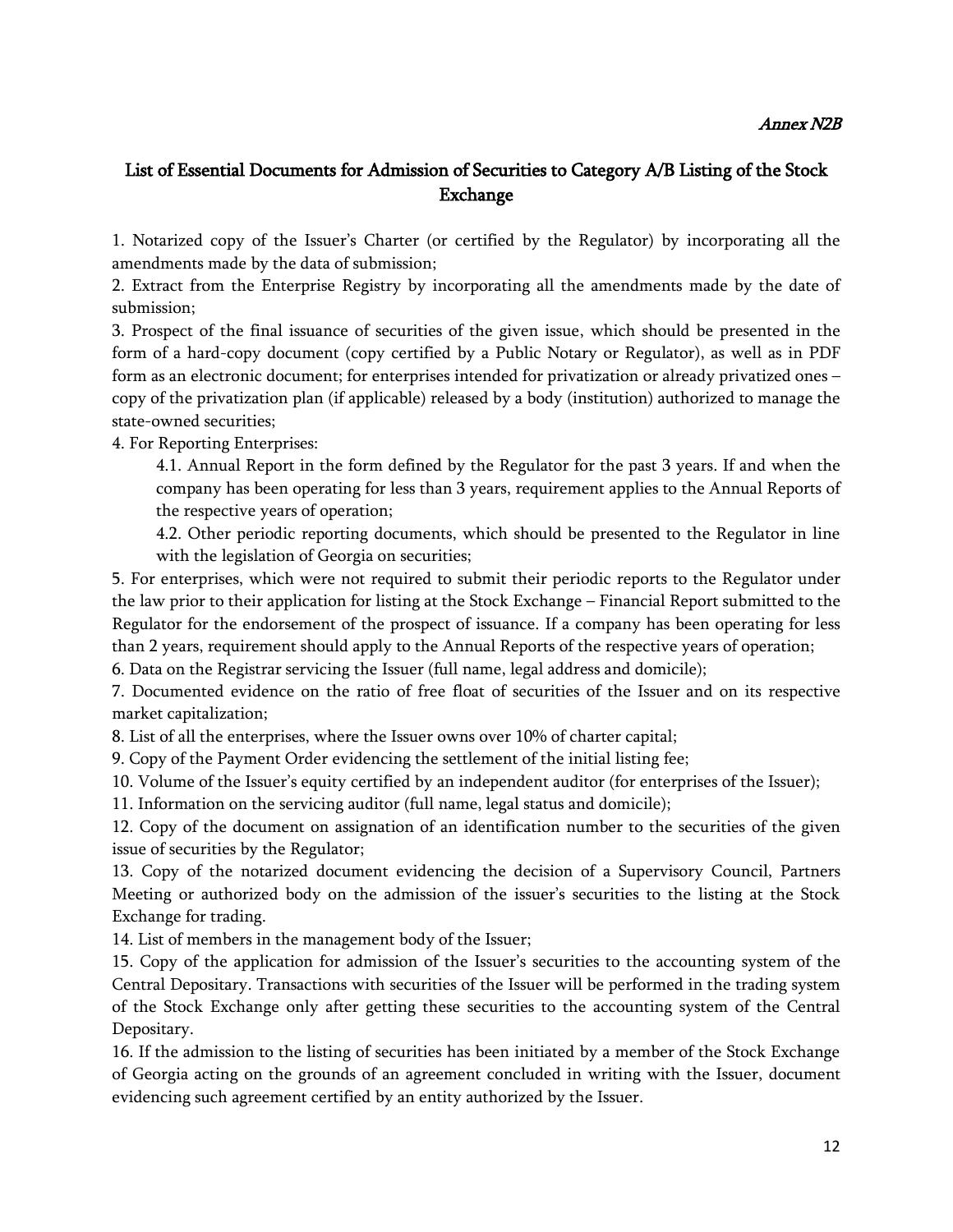#### Annex N2C

### List of Essential Documents for the Admission of Securities Issued by IFIs and/or Securities Admitted to Category A/B Listing of Reputable Foreign Stock Exchanges

1. Document evidencing the admission of securities to the Stock Exchange of a foreign country from the reputable Stock Exchange of a foreign country where the Issuer's securities have been placed\*;

2. Copy of the notice made in writing to the National Bank of Georgia (NBG) about the intended public offering (if applicable);

3. Prospect of the final issuance of the given issue of securities in a hard-copy document and PDF form as an electronic document (if applicable);

4. Data on the servicing Registrar or entity administering the Registry (full name, legal status and domicile);

5. Information on the servicing auditor (full name, legal status and domicile)\*;

6. Copy of the document evidencing the assignation of an identification number to securities by a Regulator of the given issue of securities;

7. Copy of the Issue's application to the admission of the Issuer's securities to the accounting system of the Central Depositary. Transactions with the securities of the Issuer will be performed in the trading system of the Stock Exchange only after such securities are admitted to the accounting system of the Central Depositary;

8. Copy of the payment order evidencing the settlement of the initial listing fee.

9. If admission of securities to the listing has been initiated by a Member of the Stock Exchange acting on the grounds of an agreement concluded in writing with the Issuer, document evidencing such agreement certified by the entity authorized by the Issuer.

\* - Requirement does not apply to the securities issued by the IFIs.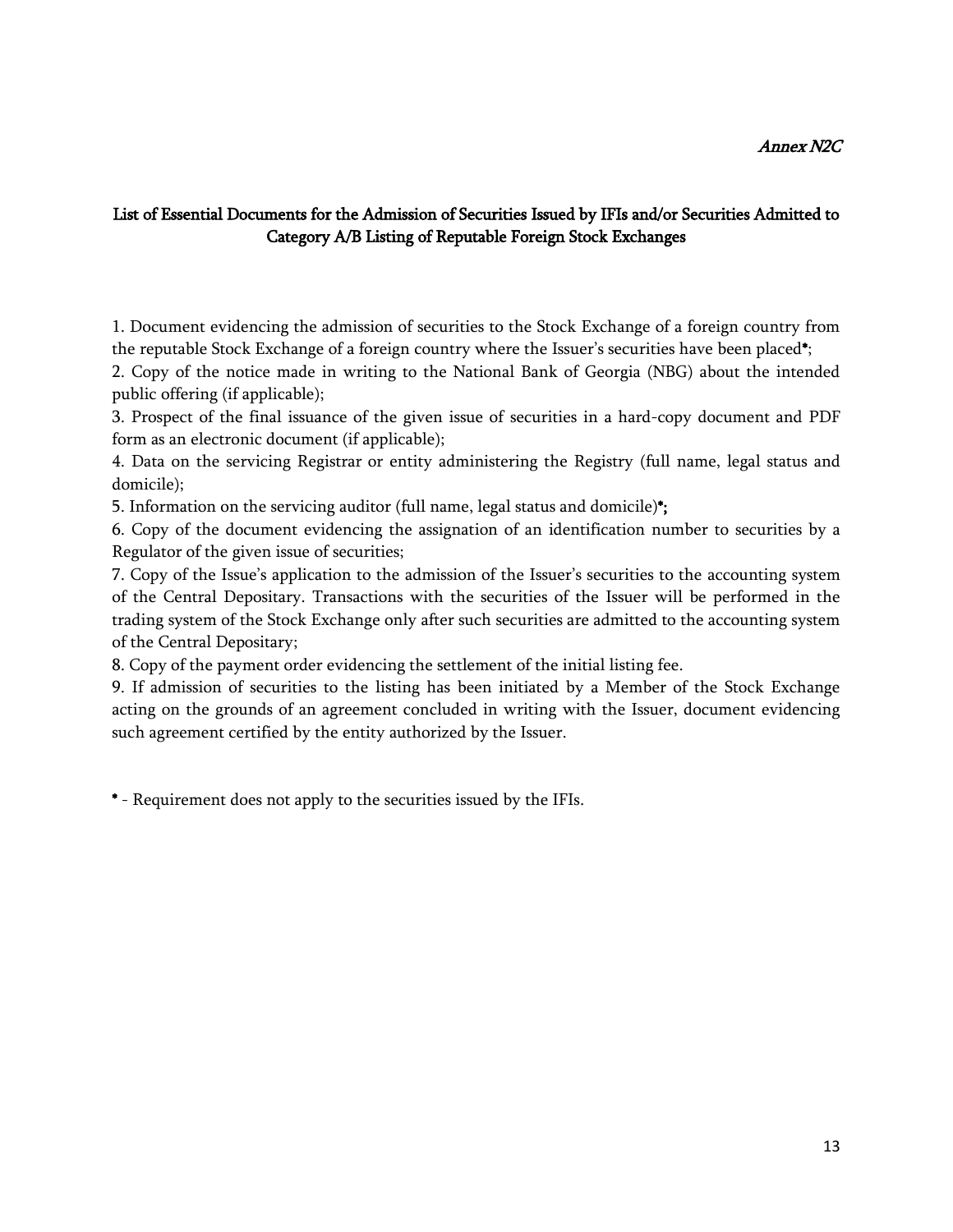#### Annex N3A

(to be printed on the Applicant's Letterhead Paper)

CEO, Stock Exchange of Georgia

## Application

### For Admission of Securities to the Trading System of the Stock Exchange of Georgia

| (Name of the Issuer or Stock Exchange Member)                                                       |  |
|-----------------------------------------------------------------------------------------------------|--|
| Please consider the following securities for admission to the trading system of the Stock Exchange: |  |
|                                                                                                     |  |
|                                                                                                     |  |
| (share, bond, etc.)                                                                                 |  |
| (GEL, USD, etc.)                                                                                    |  |
|                                                                                                     |  |
|                                                                                                     |  |
| (if applicable)                                                                                     |  |
|                                                                                                     |  |
|                                                                                                     |  |
|                                                                                                     |  |
|                                                                                                     |  |
|                                                                                                     |  |
|                                                                                                     |  |

Following documents have been enclosed to supplement the application:

1. Copy of the Charter of the Issuer certified by a Public Notary or Regulator by incorporating all the amendments made by the date of submission;

2. Extract from the Enterprise Registry by the date of submission by incorporating all the amendments;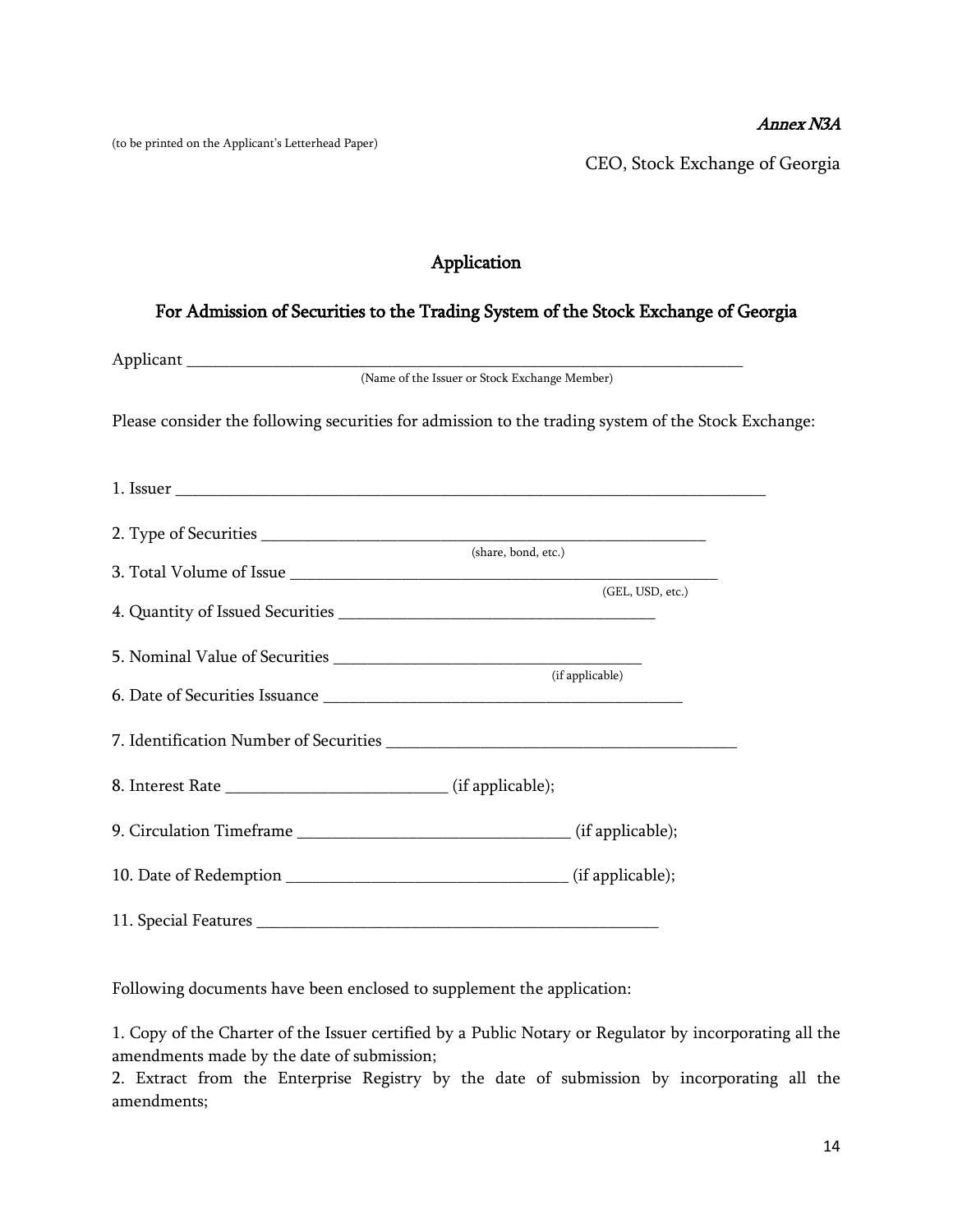3. Prospect of the final issuance of the given issue of securities, which should be presented in the form of a hard-copy document (copy certified by a Public Notary or Regulator), as well as in PDF form as an electronic document; for enterprises intended for privatization or already privatized ones – copy of the privatization plan (if applicable) released by a body (institution) authorized to manage the state-owned securities;

4. Data on the servicing registrar of the Issuer (full name, legal status and domicile);

5. Information on the servicing auditor (full name, legal status and domicile);

6. Document regulating the issuance, circulation and redemption of securities issued by local authorities or self-governing bodies;

7. Copy of the document evidencing the assignation of an identification number of securities by the Regulator for the given issue of the securities;

8. Notarized copy of the document evidencing the decision made by the Supervisory Council, Partners Meeting or other authorized body of the Issuer on the admission of securities to the trading at the Stock Exchange;

9. Copy of the application for admission to the accounting system of securities of the Issuer at the Central Depositary. Transactions in the trading system will be carried out with securities of the Issuer only after they get admitted to the accounting system of the Central Depositary.

10. If and when the securities get admitted to the listing by the initiative of a member of the Stock Exchange of Georgia acting on the grounds of an agreement concluded in writing with the Issuer, document evidencing such agreement ultimately certified by the entity authorized by the Issuer.

Applicant's Position and Full Name

Application Date `"\_\_\_" \_\_\_\_\_\_\_\_\_\_\_ 20

\_\_\_\_\_\_\_\_\_\_\_\_\_\_\_\_\_\_\_\_\_\_\_\_\_\_\_\_\_\_\_\_\_\_\_\_\_\_\_\_\_\_\_\_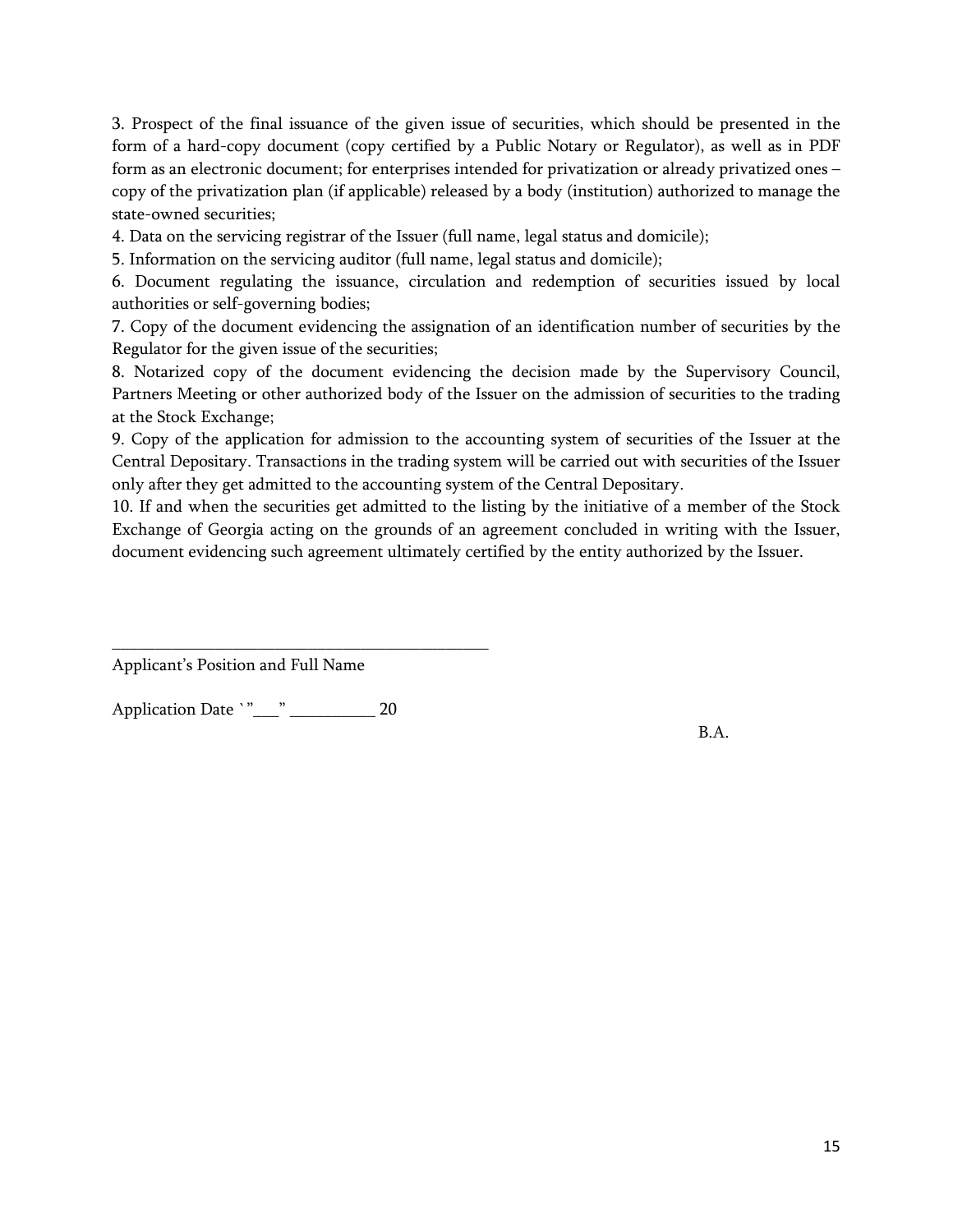#### Annex N3B

(to be printed on the Applicant's Letterhead Paper)

CEO, Stock Exchange of Georgia

## Application

### For Admission of Securities of Category A/B to the Listing of the Stock Exchange of Georgia

| Please consider the following securities of Category A/B for admission to the listing of the Stock<br>Exchange: |                     |  |
|-----------------------------------------------------------------------------------------------------------------|---------------------|--|
| 1. Issuer                                                                                                       |                     |  |
|                                                                                                                 |                     |  |
|                                                                                                                 | (share, bond, etc.) |  |
|                                                                                                                 | (GEL, USD, etc.)    |  |
|                                                                                                                 |                     |  |
|                                                                                                                 |                     |  |
|                                                                                                                 | (if applicable)     |  |
|                                                                                                                 |                     |  |
| 8. Interest Rate __________________________________ (if applicable);                                            |                     |  |
|                                                                                                                 |                     |  |
|                                                                                                                 |                     |  |
|                                                                                                                 |                     |  |

Following documents have been enclosed to supplement the application:

1. Notarized copy of the Issuer's Charter (or certified by the Regulator) by incorporating all the amendments made by the data of submission;

2. Extract from the Enterprise Registry by incorporating all the amendments made by the date of submission;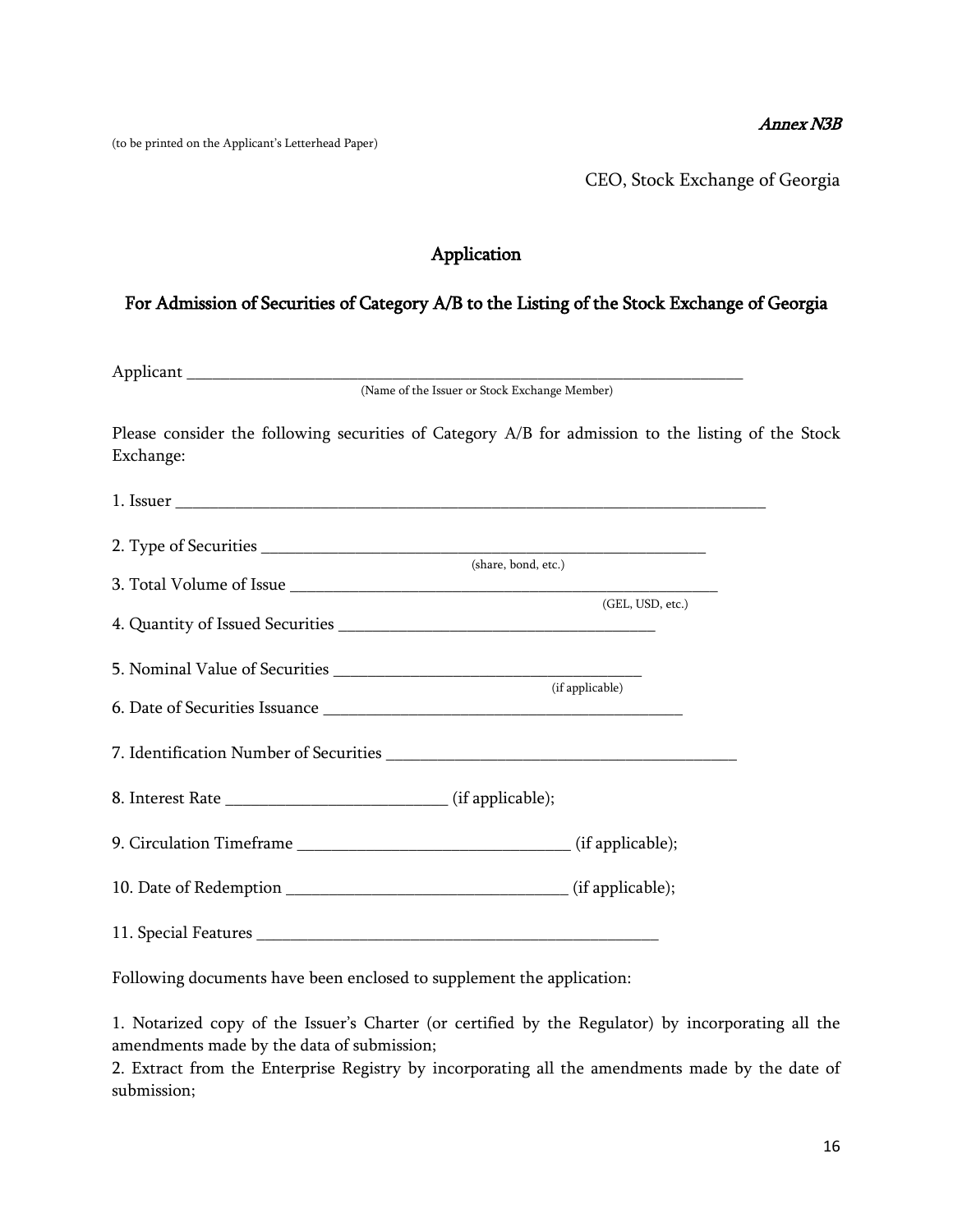3. Prospect of the final issuance of securities of the given issue, which should be presented in the form of a hard-copy document (copy certified by a Public Notary or Regulator), as well as in PDF form as an electronic document; for enterprises intended for privatization or already privatized ones – copy of the privatization plan (if applicable) released by a body (institution) authorized to manage the state-owned securities;

4. For Reporting Enterprises:

4.1. Annual Report in the form defined by the Regulator for the past 3 years. If and when the company has been operating for less than 3 years, requirement applies to the Annual Reports of the respective years of operation;

4.2. Other periodic reporting documents, which should be presented to the Regulator in line with the legislation of Georgia on securities;

5. For enterprises, which were not required to submit their periodic reports to the Regulator under the law prior to their application for listing at the Stock Exchange – Financial Report submitted to the Regulator for the endorsement of the prospect of issuance. If a company has been operating for less than 2 years, requirement should apply to the Annual Reports of the respective years of operation;

6. Data on the registrar servicing the Issuer (full name, legal address and domicile);

7. Documented evidence on the ratio of free float of securities of the Issuer and on its respective market capitalization;

8. List of all the enterprises, where the Issuer owns over 10% of charter capital;

9. Copy of the Payment Order evidencing the settlement of the initial listing fee;

10. Volume of the Issuer's equity certified by an independent auditor (for enterprises of the Issuer);

11. Information on the servicing auditor (full name, legal status and domicile);

12. Copy of the document on assignation of an identification number to the securities of the given issue of securities by the Regulator;

13. Copy of the notarized document evidencing the decision of a Supervisory Council, Partners Meeting or authorized body on the admission of the issuer's securities to the listing at the Stock Exchange for trading.

14. List of members in the management body of the Issuer;

15. Copy of the application for admission of the Issuer's securities to the accounting system of the Central Depositary. Transactions with securities of the Issuer will be performed in the trading system of the Stock Exchange only after getting these securities to the accounting system of the Central Depositary.

16. If the admission to the listing of securities has been initiated by a member of the Stock Exchange of Georgia acting on the grounds of an agreement concluded in writing with the Issuer, document evidencing such agreement certified by an entity authorized by the Issuer.

Applicant's Position and Full Name

Application Date `"\_\_\_" \_\_\_\_\_\_\_\_\_ 20

\_\_\_\_\_\_\_\_\_\_\_\_\_\_\_\_\_\_\_\_\_\_\_\_\_\_\_\_\_\_\_\_\_\_\_\_\_\_\_\_\_\_\_\_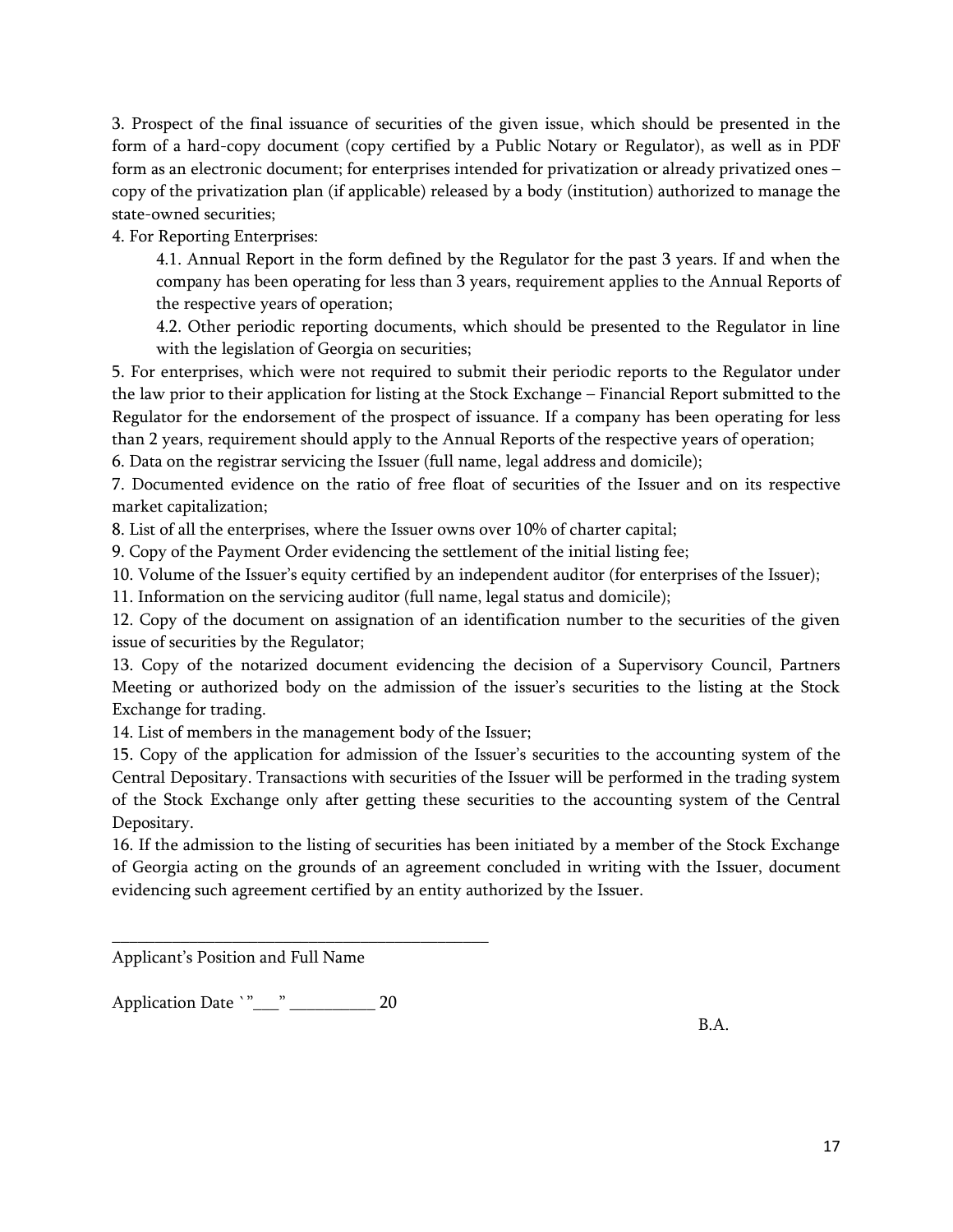(to be printed on the Applicant's Letterhead Paper)

CEO, Stock Exchange of Georgia

### Application

## For Admission of Securities of Category A/B Already Admitted at Reputable Stock Exchanges of Foreign Countries and/or IFIs to the Listing of the Stock Exchange of Georgia

Applicant \_\_\_\_\_\_\_\_\_\_\_\_\_\_\_\_\_\_\_\_\_\_\_\_\_\_\_\_\_\_\_\_\_\_\_\_\_\_\_\_\_\_\_\_\_\_\_\_\_\_\_\_\_\_\_\_\_\_\_\_\_\_\_\_\_

(Name of the Issuer or Stock Exchange Member)

Please consider the following securities of Category A/B for admission to the trading system of the Stock Exchange:

|                      | (share, bond, etc.)<br>(GEL, USD, etc.) |
|----------------------|-----------------------------------------|
|                      |                                         |
|                      | (if applicable)                         |
|                      |                                         |
|                      |                                         |
|                      |                                         |
|                      |                                         |
|                      |                                         |
| 11. Special Features |                                         |

Following documents have been enclosed to supplement the application: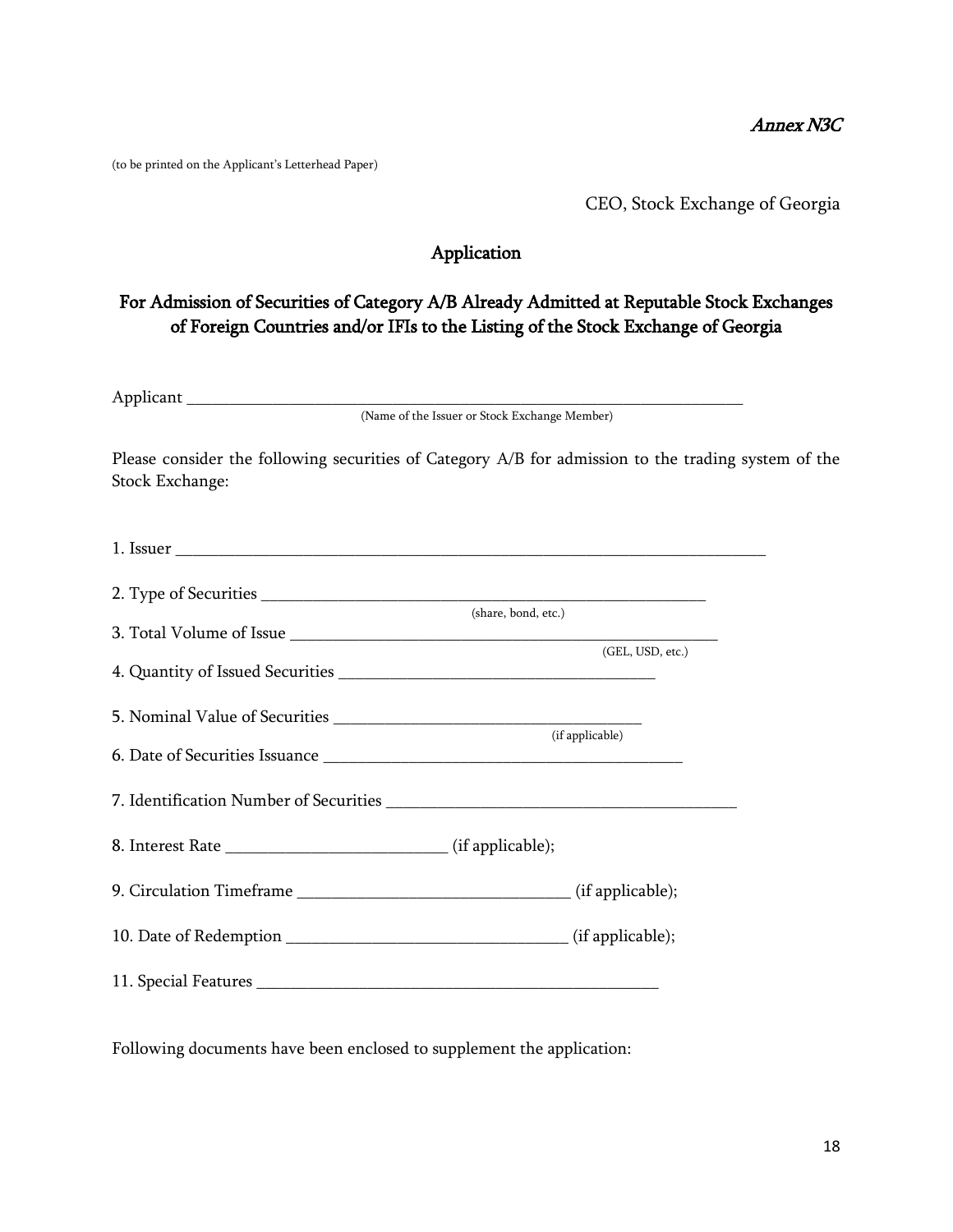1. Document evidencing the admission of securities to the Stock Exchange of a foreign country from the reputable Stock Exchange of a foreign country where the Issuer's securities have been placed\*;

2. Copy of the notice made in writing to the National Bank of Georgia (NBG) about the intended public offering (if applicable);

3. Prospect of the final issuance of the given issue of securities in a hard-copy document and PDF form as an electronic document (if applicable);

4. Data on the servicing registrar or entity administering the Registry (full name, legal status and domicile);

5. Information on the servicing auditor (full name, legal status and domicile)\*;

6. Copy of the document evidencing the assignation of an identification number to securities by a Regulator of the given issue of securities;

7. Copy of the Issue's application to the admission of the Issuer's securities to the accounting system of the Central Depositary. Transactions with the securities of the Issuer will be performed in the trading system of the Stock Exchange only after such securities are admitted to the accounting system of the Central Depositary;

8. Copy of the payment order evidencing the settlement of the initial listing fee.

9. If admission of securities to the listing has been initiated by a Member of the Stock Exchange acting on the grounds of an agreement concluded in writing with the Issuer, document evidencing such agreement certified by the entity authorized by the Issuer.

\* - Requirement does not apply to the securities issued by the IFIs.

Applicant's Position and Full Name

Application Date `"\_\_\_" \_\_\_\_\_\_\_\_\_\_ 20

\_\_\_\_\_\_\_\_\_\_\_\_\_\_\_\_\_\_\_\_\_\_\_\_\_\_\_\_\_\_\_\_\_\_\_\_\_\_\_\_\_\_\_\_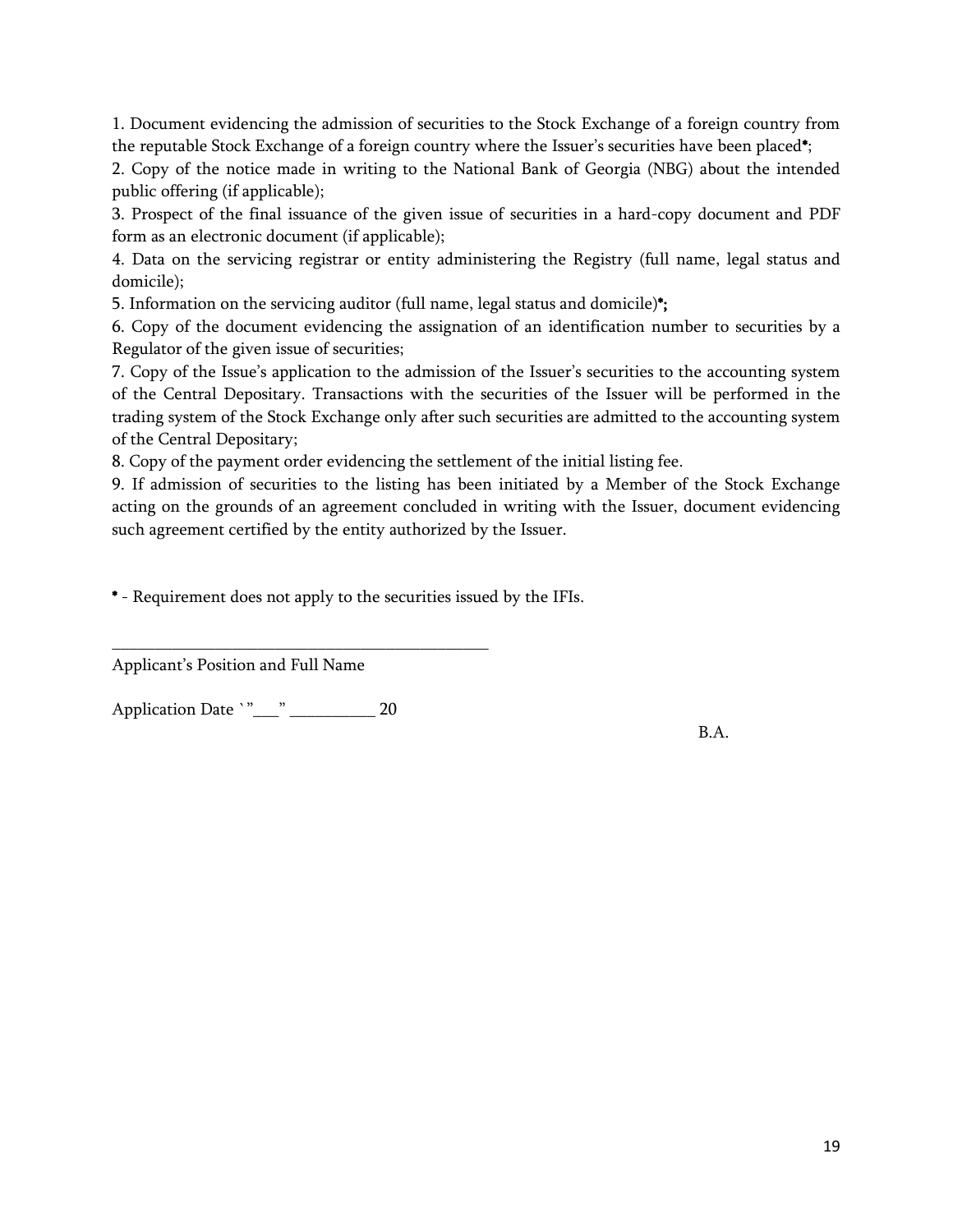#### Annex N3D

(to be printed on the Applicant's Letterhead Paper)

CEO, Stock Exchange of Georgia

## Application

## For Admission of Government Securities to Category A/B Listing of the Stock Exchange of Georgia

Applicant \_\_\_\_\_\_\_\_\_\_\_\_\_\_\_\_\_\_\_\_\_\_\_\_\_\_\_\_\_\_\_\_\_\_\_\_\_\_\_\_\_\_\_\_\_\_\_\_\_\_\_\_\_\_\_\_\_\_\_\_\_\_\_\_\_

(Name of the Issuer or Stock Exchange Member)

Please consider the following securities for admission to the Category A/B Listing of the Stock Exchange:

|                                                                                  | (Treasury Bond, etc.) |  |
|----------------------------------------------------------------------------------|-----------------------|--|
|                                                                                  |                       |  |
|                                                                                  | (days, months, years) |  |
|                                                                                  |                       |  |
|                                                                                  |                       |  |
|                                                                                  |                       |  |
|                                                                                  |                       |  |
| 6. Date of Securities Placement at the Auction__________________________________ |                       |  |
|                                                                                  |                       |  |
|                                                                                  |                       |  |
|                                                                                  |                       |  |
|                                                                                  |                       |  |
|                                                                                  |                       |  |
|                                                                                  |                       |  |
|                                                                                  |                       |  |

Following documents have been enclosed to supplement the application:

1. Copy of the application filed at the Central Depositary for admission of the Issuer's Securities to the accounting system of such depositary. Transactions with securities of the Issuer within the trading system of the Stock Exchange shall be performed solely after getting such securities to the accounting system of the Central Depositary.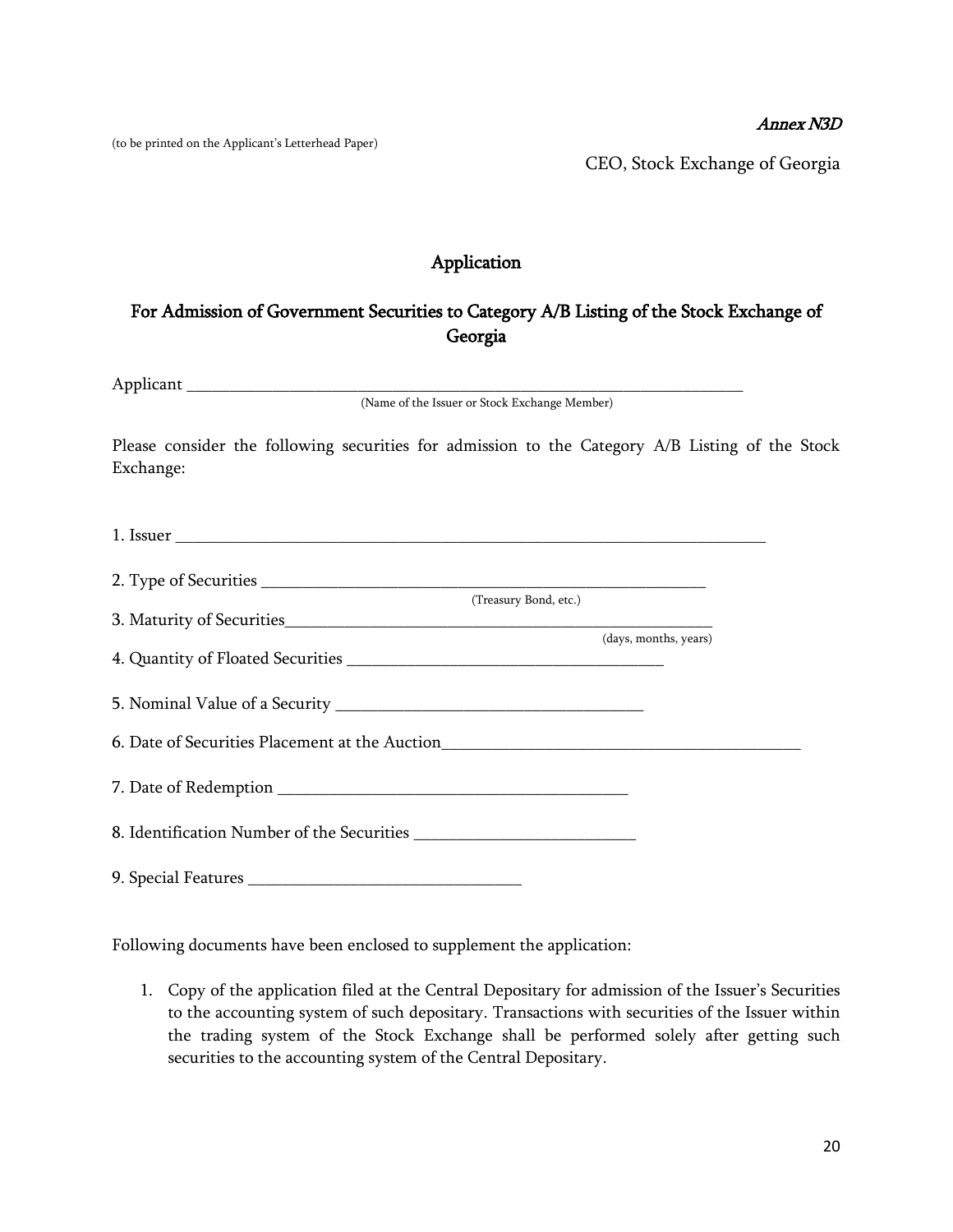2. Evidence of an agreement validated by the entity duly authorized by the Issuer, if and when the securities get admitted to the listing with an initiative of a Member of the Stock Exchange of Georgia acting on the grounds of an agreement made in writing with the Issuer.

Applicant's Position and Full Name

Application Date `"\_\_\_" \_\_\_\_\_\_\_\_\_\_\_ 20

\_\_\_\_\_\_\_\_\_\_\_\_\_\_\_\_\_\_\_\_\_\_\_\_\_\_\_\_\_\_\_\_\_\_\_\_\_\_\_\_\_\_\_\_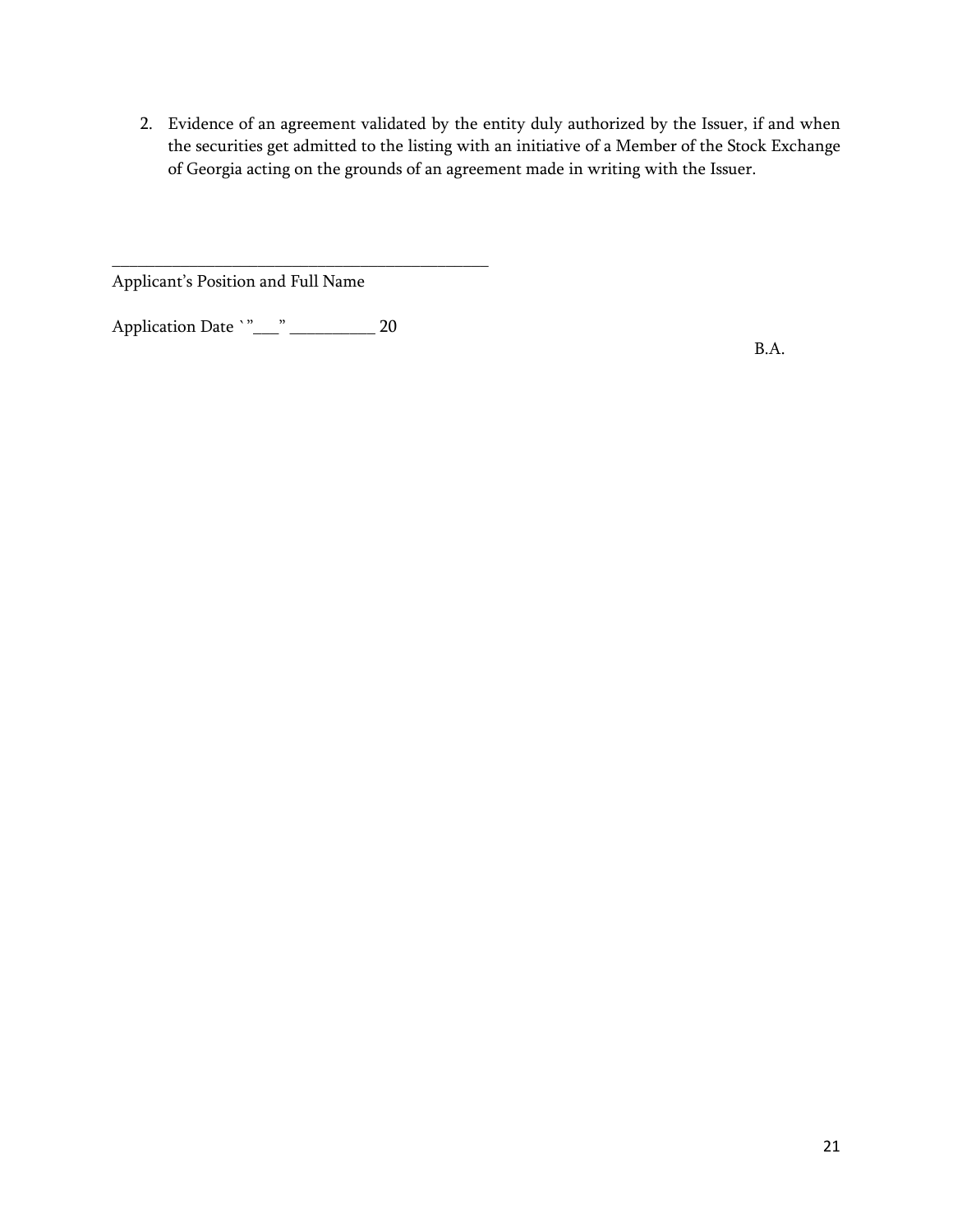#### Annex N3E

(to be printed on the Applicant's Letterhead Paper)

CEO, Stock Exchange of Georgia

## Application

## For Admission of Municipal Securities of Category A/B Listing of the Stock Exchange of Georgia

| Ann |                                               |  |
|-----|-----------------------------------------------|--|
|     | (Name of the Issuer or Stock Exchange Member) |  |

Please consider the following securities of Category A/B for admission to the Listing of the Stock Exchange:

|  | (bond, etc.)     |  |
|--|------------------|--|
|  | (GEL, USD, etc.) |  |
|  | (if applicable)  |  |
|  |                  |  |
|  |                  |  |
|  |                  |  |
|  |                  |  |
|  |                  |  |
|  |                  |  |

Following documents have been enclosed to supplement the application:

1. Document regulating the issuance, circulation and redemption of securities of local authorities and governance bodies;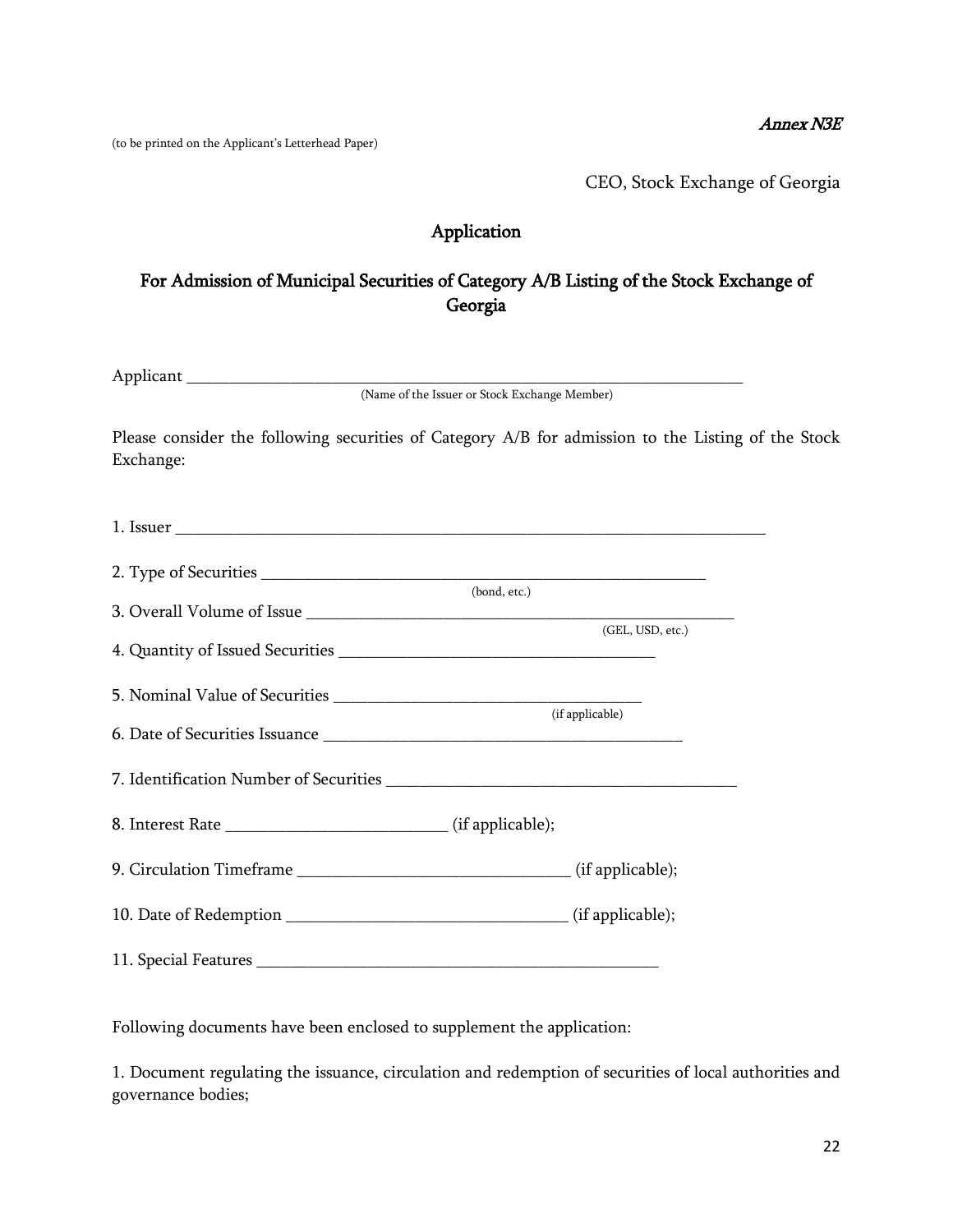2. Prospect of the final issuance of the given issue of securities in a hard-copy document and PDF form as an electronic document (if applicable);

3. Data on the servicing registrar or entity administering the Registry (full name, legal status and domicile);

4. Copy of the payment order evidencing the payment of the initial listing fee;

5. Copy of the document evidencing the assignation of an identification number to securities by a Regulator of the given issue of securities;

6. Notarized copy of the document evidencing the resolution of the authorized body of the Issuer on the admission of securities to the respective listing of the Stock Exchange;

7. Copy of the application filed at the Central Depositary on the admission to the accounting system of securities at such Central Depositary;

8. If admission of securities to the listing has been initiated by a Member of the Stock Exchange acting on the grounds of an agreement concluded in writing with the Issuer, document evidencing such agreement certified by the entity authorized by the Issuer.

Applicant's Position and Full Name

Application Date `"\_\_\_" \_\_\_\_\_\_\_\_\_\_ 20

\_\_\_\_\_\_\_\_\_\_\_\_\_\_\_\_\_\_\_\_\_\_\_\_\_\_\_\_\_\_\_\_\_\_\_\_\_\_\_\_\_\_\_\_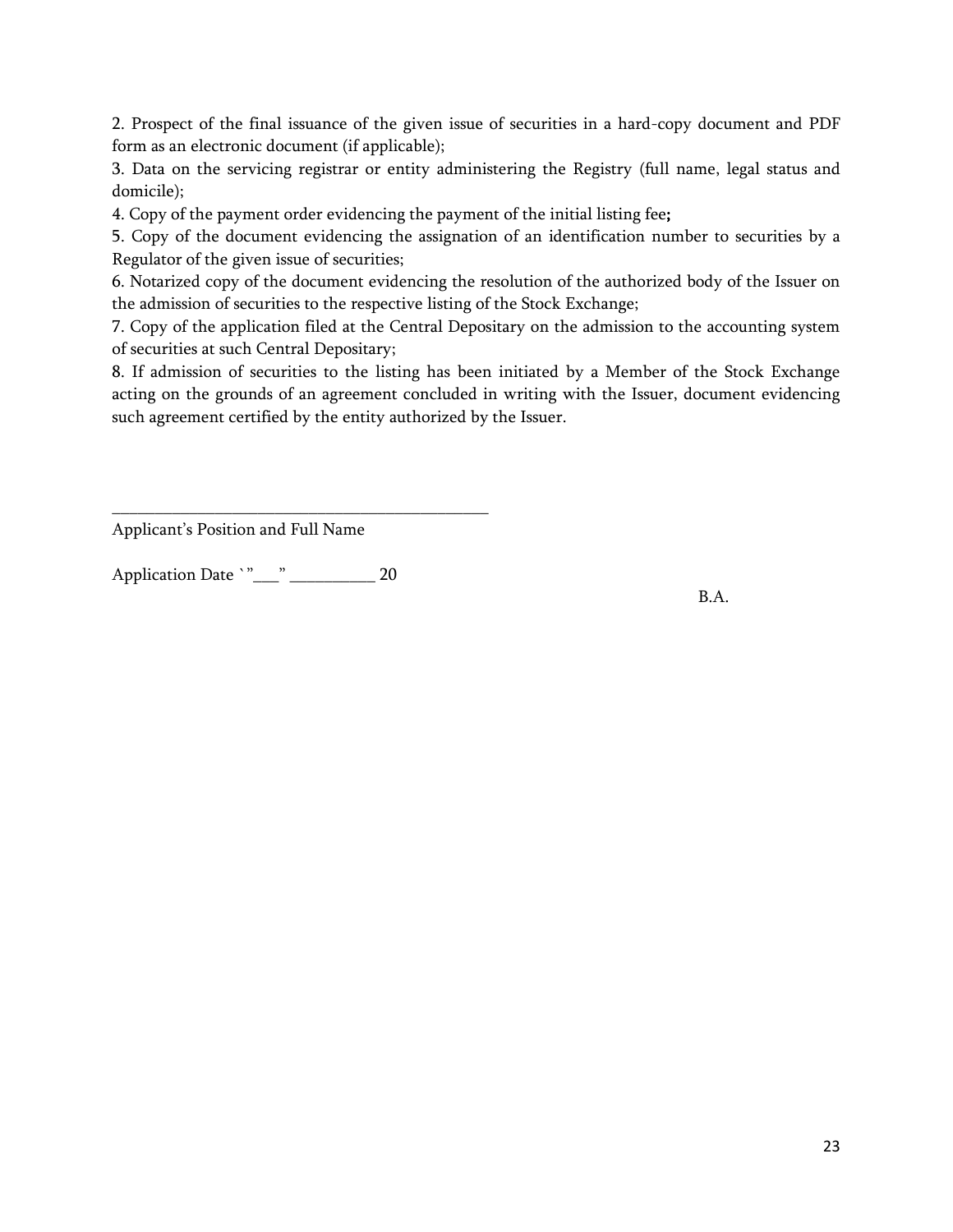| Line Item                                                                                                                                                                   | Fee (excluding VAT) |
|-----------------------------------------------------------------------------------------------------------------------------------------------------------------------------|---------------------|
| 1. Initial Installment:                                                                                                                                                     |                     |
| a) If securities of the Issuer are admitted to the listing for<br>the first time                                                                                            |                     |
| - For Category A Listing                                                                                                                                                    | 2500 GEL            |
| - For Category B Listing                                                                                                                                                    | 1500 GEL            |
| b) If other securities (or of other class) of the Issuer or 2 <sup>nd</sup><br>issuance of the same securities are admitted to the listing<br>within the same calendar year |                     |
| - For Category A Listing                                                                                                                                                    | 2000 GEL            |
| - For Category B Listing                                                                                                                                                    | 1000 GEL            |
| c) If securities of $3rd$ , $4th$ and further issuance of already<br>admitted Issuer get admitted to the listing within the same                                            |                     |
| calendar year                                                                                                                                                               | 1000                |
| - For Category A Listing                                                                                                                                                    | 500                 |
| - For Category B Listing                                                                                                                                                    |                     |
|                                                                                                                                                                             |                     |
| 2) Quarterly Installment: *                                                                                                                                                 |                     |
| a) If securities of the Issuer are admitted to the listing for<br>the first time                                                                                            |                     |
| - For Category A Listing                                                                                                                                                    |                     |
| - For Category B Listing                                                                                                                                                    | 2500                |
|                                                                                                                                                                             | 1500                |

# Fees Set for Services and Admission of Securities to Listing at the Stock Exchange of Georgia